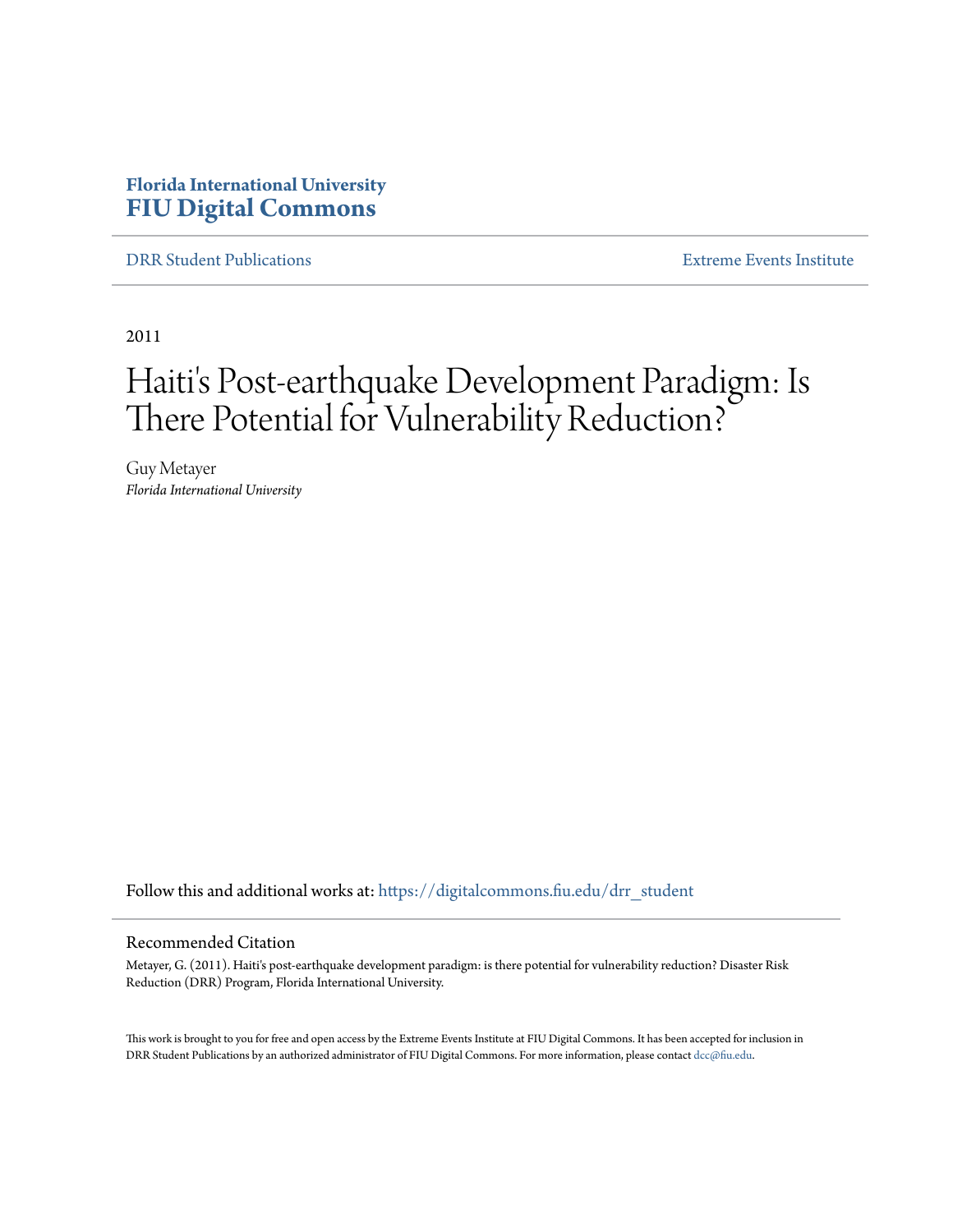## **Haiti's Post-earthquake Development Paradigm: Is There Potential for Vulnerability Reduction?**

Guy Metayer

Disaster Risk Reduction (DRR) Program Florida International University

Submitted to: Dr. Richard S. Olson Dr. Juan Pablo Sarmiento Dr. Gabriela Hoberman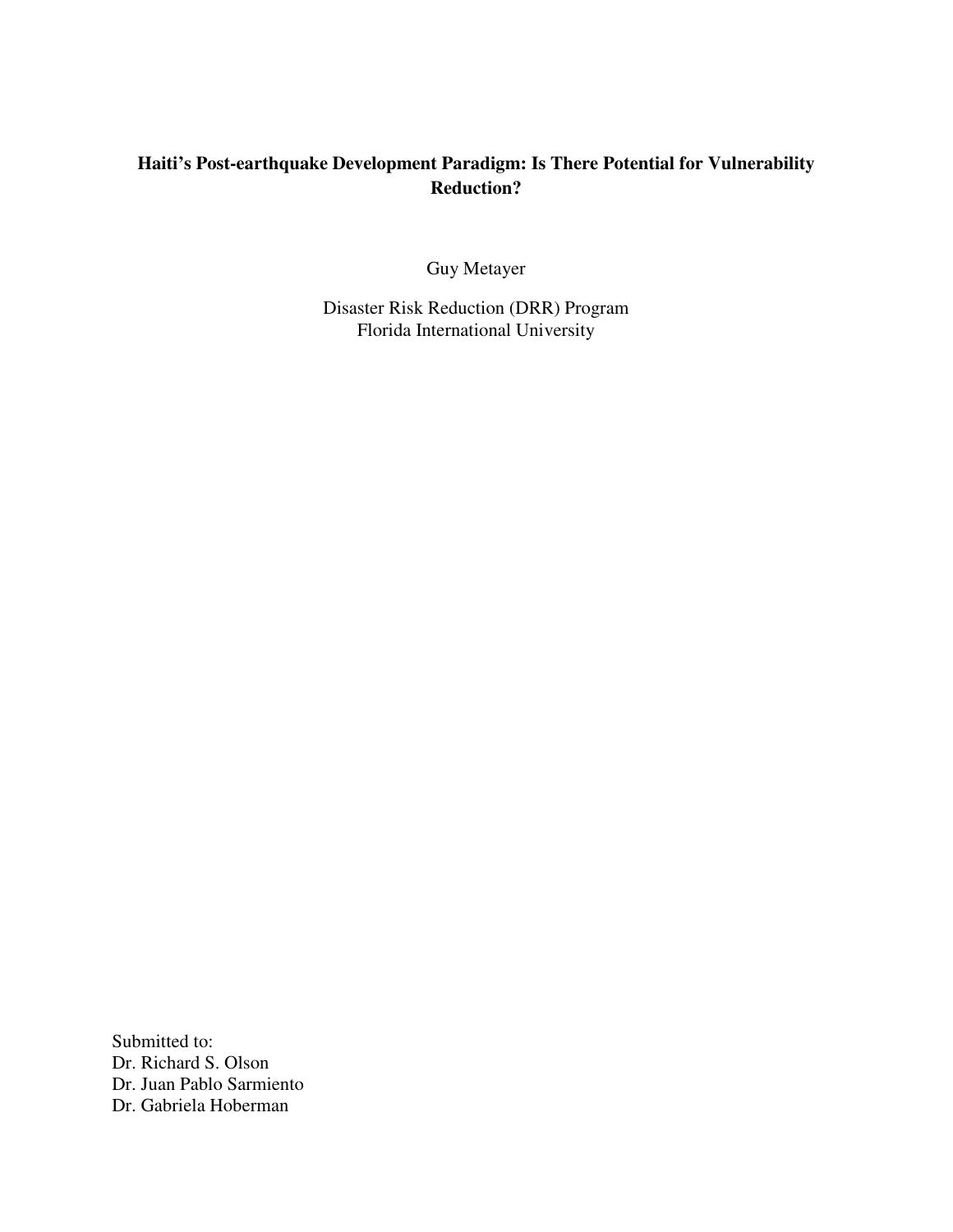#### **Introduction**

The January 12, 2010 earthquake is the most tragic natural disaster to strike Haiti and one of the most disastrous events in the history of humanity. According to the Haitian government, more than 300,000 people were killed, as many as 300,000 were injured, and nearly 1 million were left homeless as a result of the January earthquake. It is estimated that losses and damages caused by the earthquake amount to nearly US\$ 7.9 billion, representing approximately 120 percent of Haiti's 2009 GDP<sup>1</sup>. Among other effects, these sad statistics have called upon Haitians and the international community to address not only the urgency created by the earthquake, but also the long-term needs associated with building a new country. Receptive to this call, the Haitian government and its international partners have vowed to turn this tragedy into "a window of opportunity," an opportunity to implement a new development strategy in Haiti. This development strategy, entitled the *Action Plan for National Recovery and Development of Haiti*  (Action Plan), was officially revealed at the Conference of International Donors held at UN headquarters in New York on March 31, 2010. This study is an inquiry into the extent to which the Action Plan's development framework departs from previous development paradigms, assumed to have contributed to the January 2010 catastrophe. More specifically, I will look at the difference, if any, between the post-earthquake development framework and the 1980s/1990s development strategy, which has been blamed for exacerbating the problem of massive rural migration to Port-au-Prince and increasing the vulnerability of the capital city to natural disasters. First, I will explore the theoretical link between the concepts of migration and vulnerability. Second, I will present the essence of the 1980s/1990s development strategy. Third,

<sup>&</sup>lt;sup>1</sup> These statistics are provided by the Haitian government in the official document entitled "Action Plan for National Recovery and Development of Haiti," the framework to be used for Haiti's rebuilding process. This document can be found at the US State Department website: www.state.gov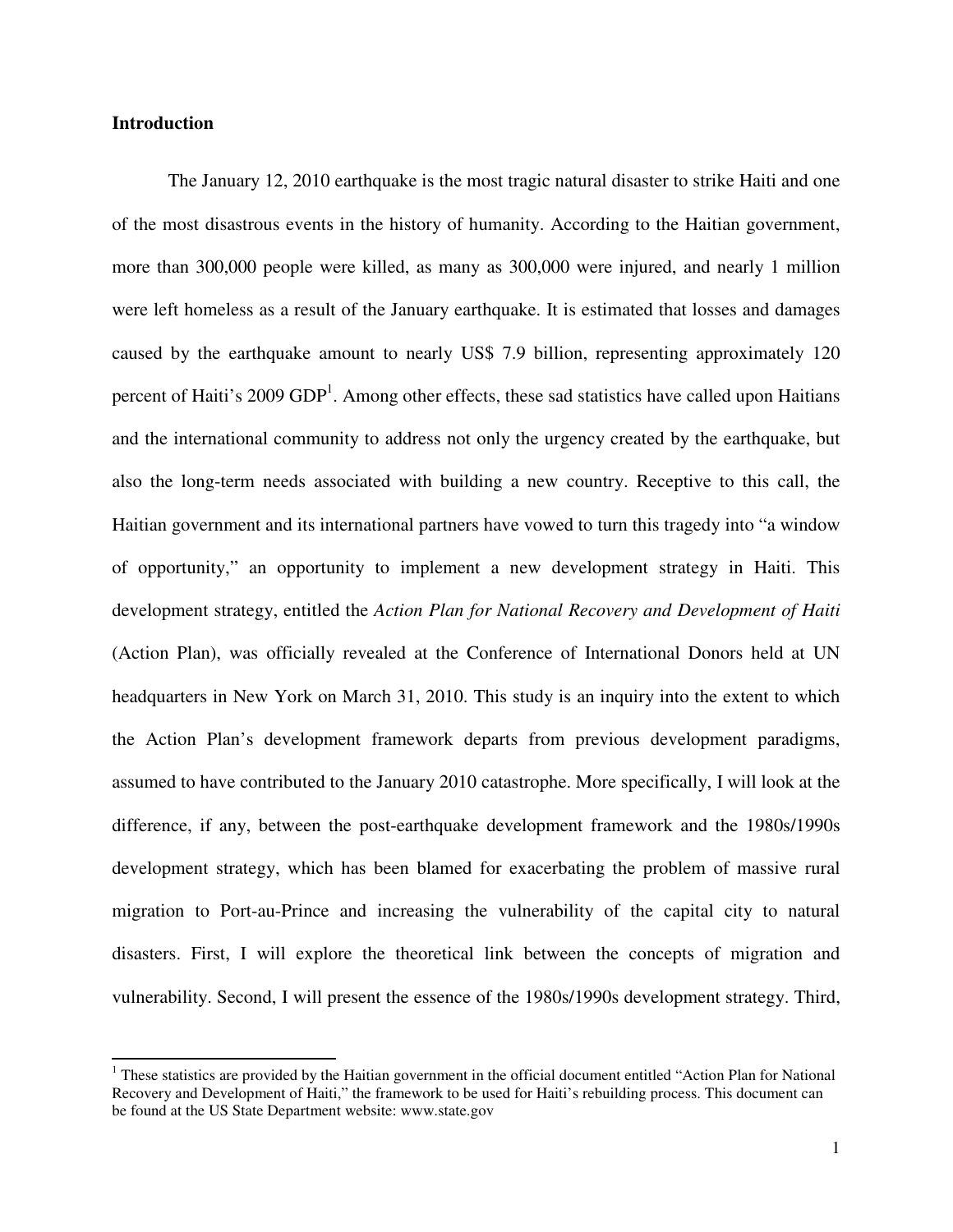I will summarize the post-earthquake development paradigm. Fourth, I will look at the extent to which the new paradigm departs from the 1980s/1990s development strategy.

#### **Theoretical Link between Migration and Vulnerability**

It is generally assumed that migration, either national or international, is primarily explained by push-pull factors. International migration, for instance, tends to be conceived as the result of "a series of push factors that lead individuals to decide to leave underdeveloped nations and pull factors that attract them to settle in nations with more advanced economies" (DeWind  $\&$ Kinley 1988, p. 138). Nevertheless, the push-pull factors are numerous. In other words, people migrate for several reasons. They migrate due to "injustice, exclusion, environmental degradation, competition for scarce resources and economic hardship caused by dysfunctional states. Some leave voluntarily, some flee because there is no other choice, and some may make the decision to move before they have no other choice but to flee" (EU Parliamentary Assembly 2008, p. 2). The increasingly globalized world has been characterized as giving rise to more extensive labor migration. It is contended that "wealth disparities created by our globalized economy have fed increased intra-and transnational labor migration as livelihood options disappear in less wealthy countries and communities" (Janie 2006, p. 140).

The relationship between migration and vulnerability is reciprocal. On the one hand, the increased vulnerability of some communities may force individuals to migrate to more resilient communities. From this standpoint, "migration [is] not just a problem, it is also a solution. Migration is not just a failure of adaptation, but can itself be an adaptation strategy" (Swing 2008, p. 1). On the other hand, massive migration to an area may increase the vulnerability of this area. It may increase the level of *social vulnerability*, which refers to "the characteristics of a person or group in terms of their capacity to anticipate, cope with, resist, and recover from the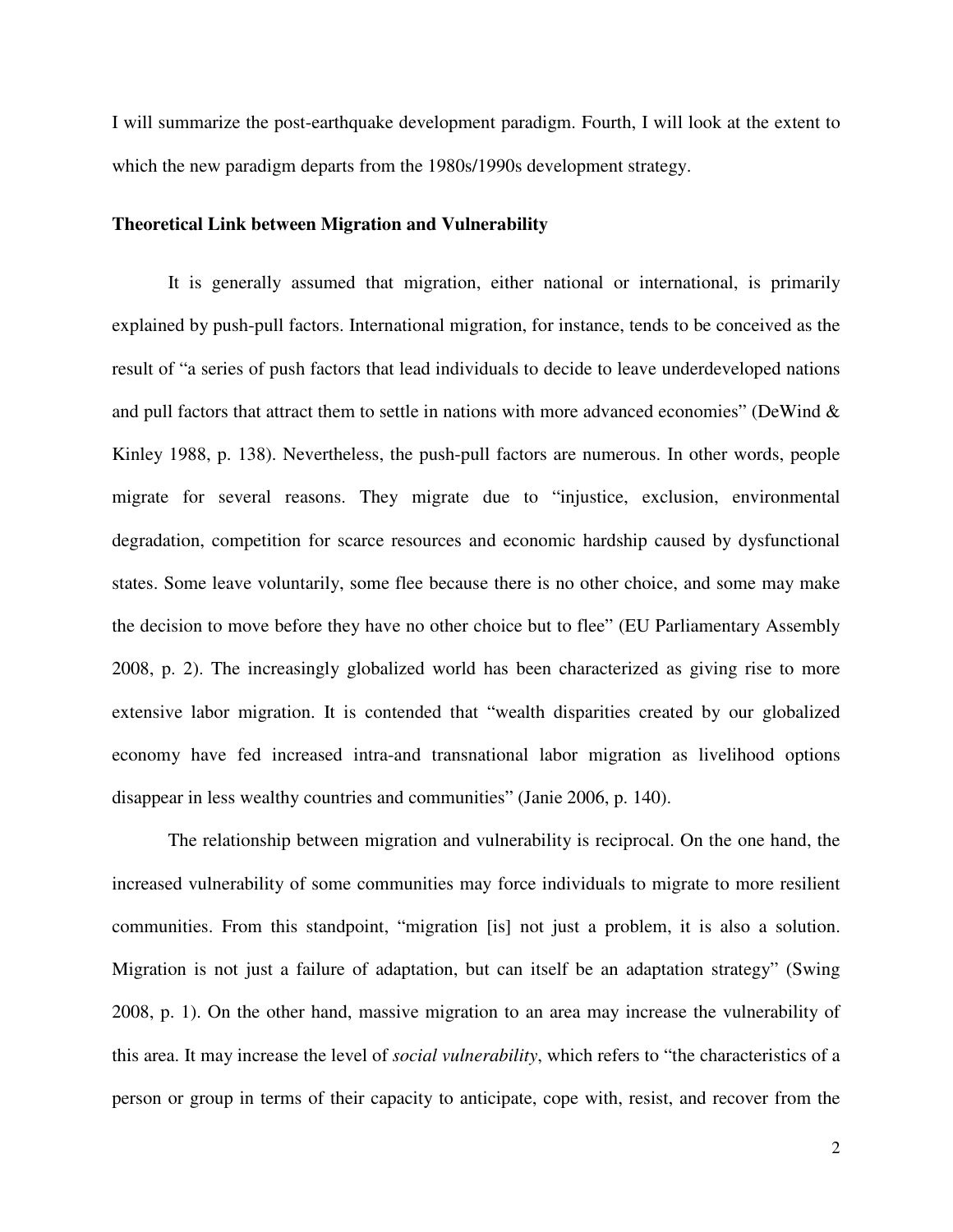impact of a natural hazard'' (Myers & al. 2008, p. 273). Overall, it can be said that migration has the potential to be "a positive and proactive diversification and development strategy that households, individuals, and sometimes whole communities adopt to improve their lives and reduce vulnerability, but, mass migration can have negative impacts, including escalating humanitarian crisis, rapid urbanization, associated slum growth, and stagnated development" (EU Parliamentary Assembly p. 2). In other words, migration is seen as both a "social protection" strategy and a leading factor of vulnerabilities that require specific social protection instruments" (Sabates-Wheeler & Waite 2003, p. 4).

The relationship between migration and vulnerability has often been looked at from the environmental or climate change perspective. From this perspective, it is asserted that there are a growing number of environmental migrants<sup>3</sup> in the world. More precisely, "every year 30 million people worldwide are forced to move because of serious degradation of environmental conditions, natural disasters and depletion of natural resources, and that this figure is expected to soar by the middle of this century" (EU Parliamentary Assembly p. 1). Given the complexity of the connection between environmental change and migration, scholars advocate that policymakers work to better understand this relationship in order to "make informed decisions" (Warner & al. 2009, p. iv). They argue that "a better understanding of specific migration dynamics and its causal factors is needed to improve the formulation of social policies and coping strategies for environmental refugees" (Rozdilsky & Schultink 2008, p. 1). This argument is based on the fact that "the impacts of climate change on the environment and human mobility

 $2^2$  The concept of social protection is defined as "an agenda primarily for reducing vulnerability and managing the risk of low-income individuals, households and communities with regard to basic consumption and social services" (Sabates-Wheeler & Waite p. 4).

 $3\text{E}$ nvironmental migrants are defined as "people who have been forced to leave their traditional habitat, temporarily or permanently, because of a marked environmental disruption….that jeopardized their existence and/or seriously affected the quality of their life" ( Afifi & Warner 2008. p. 1).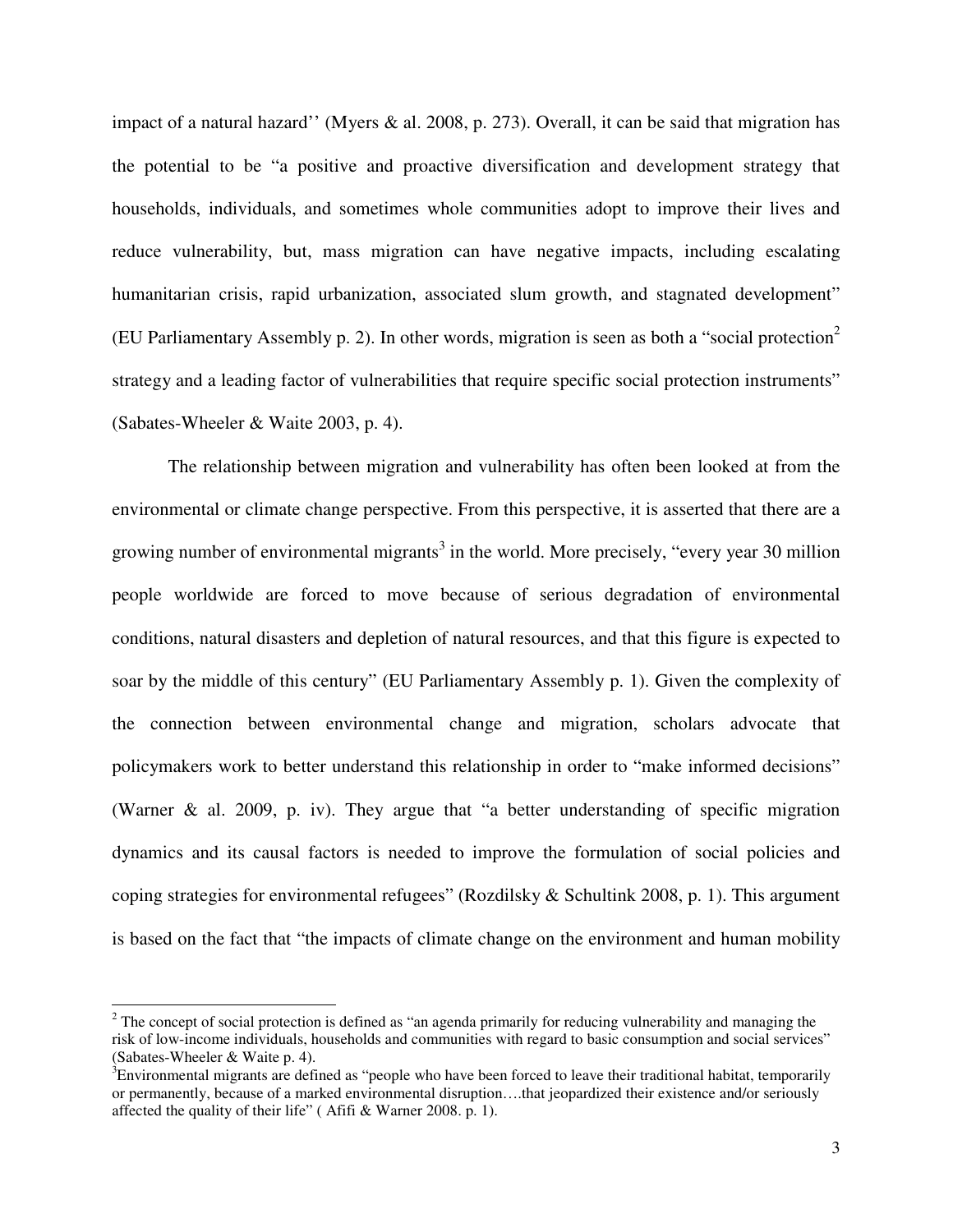are becoming increasingly worrying and that the number of natural disasters has doubled over the past two decades" (EU Parliamentary Assembly p. 1).

Despite the role that climate change and environmental issues have played in increasing the vulnerabilities of communities and migration in general, scholars tend to agree that economic and political factors remain "the dominant drivers of displacement and migration" (Warner & al. p. iv). This is true, as the paper will show, in the case of Haiti, and particularly its capital city, Port-au-Prince. Economic hardship amongst the Haitian peasantry, mostly due to unsound development policies, has contributed to massive rural migration, considerably increasing the vulnerability of the capital city and largely explaining the sheer magnitude of the January 2010 disaster.

By calling for the implementation of a new development framework in Haiti, national and international stakeholders are implicitly agreeing that past development policies have an explanatory power when it comes to understanding the January 2010 disaster. More specifically, they tend to concur that the 1980s/1990s development paradigm implemented in Haiti has worsened the country's demographic problem and increased, as a result, its vulnerability to natural disasters. Before establishing the difference, if any, between the new post-earthquake development framework and the 1980s/1990s development strategy, it is methodologically sound to present the essence of the latter development strategy.

#### **The 1980s/1990s Development Strategy**

The 1980s development strategy, promoted in Haiti by major international donor agencies (including the World Bank *WB*, the International Monetary Fund *IMF*, and the U.S. Agency for International Development *USAID*)*,* basically consisted of bypassing the Haitian state and shifting Haitian production away from local consumption and towards export. The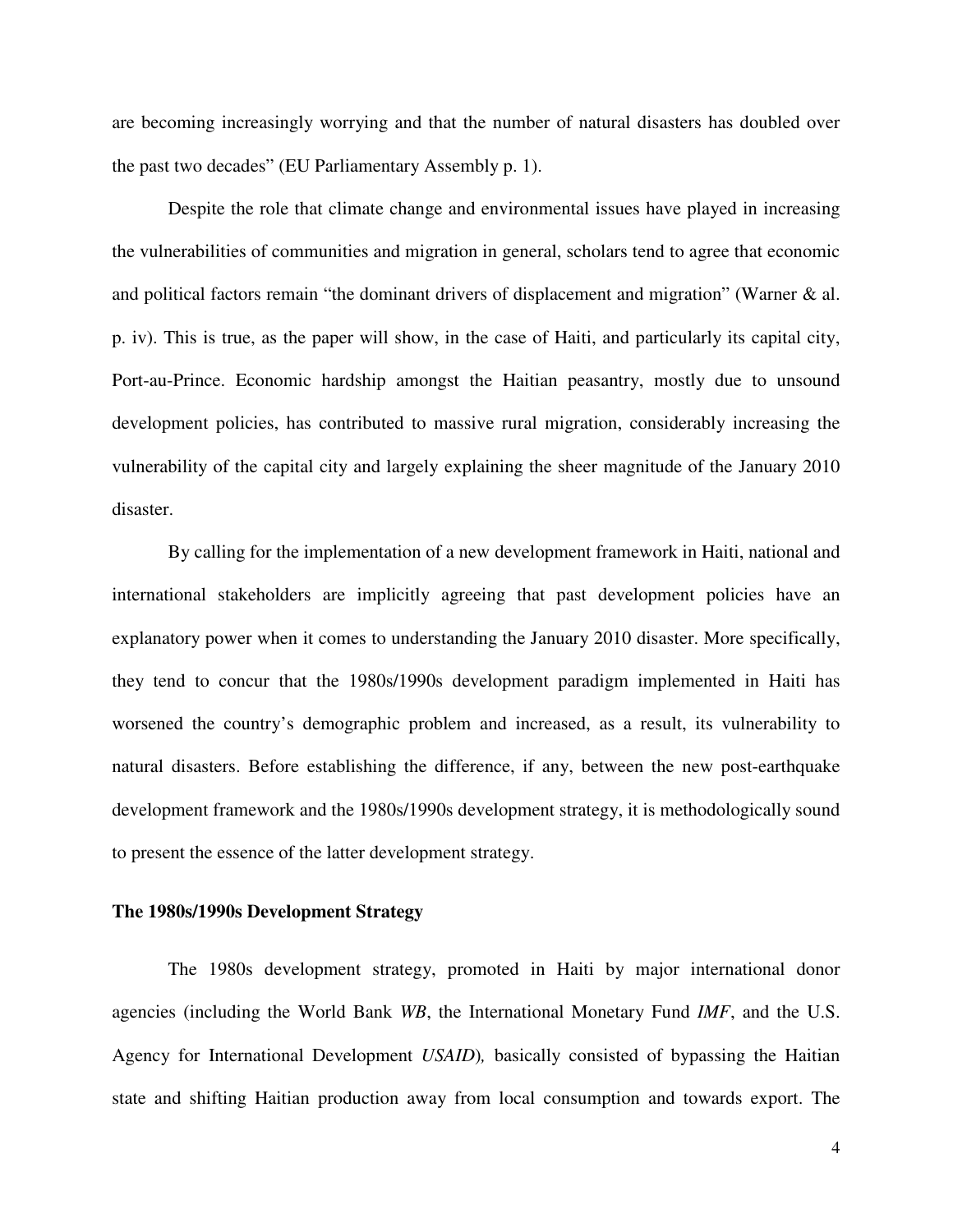1980s development strategy "emphasized the fostering of market-oriented approaches to development as a major initiative […] and the development of non-traditional exports" (USAID/Haiti: Country Development Strategy Statement FY 86, January 1984 p. 24). The strategy was based on the premise that Haiti's economic growth could be brought about by "strengthening the private sector and promoting exports" (USAID/Haiti: Revised Strategy Paper for FY 89/90, November 1989, p. 17). This development strategy had two essential components: the development of agro-industry and the promotion of the assembly industry. While the agroindustrial plants were established to process export crops, the assembly industry, located in Portau-Prince, aimed to perform two main functions: to "provide employment and facilitate the absorption of the displaced rural population into urban Port-au-Prince, and provide foreign exchange earnings needed to pay for imported foods no longer produced within the country" (DeWind & Kinley p. 59). According to the international donor agencies, the export-led development strategy was to be structured around what was presumed to be Haiti's comparative advantage, its hard-working and cheap labor force, to make it "the Taiwan of the Caribbean" (p. 61). The strategy assumes that "U.S. and other foreign markets can absorb Haiti's production and yield earnings that will sustain Haiti's economic growth" (p. 57).

However, the 1980s development strategy has had disastrous impacts on the Haitian peasantry, exacerbating the problem of massive rural migration to Port-au-Prince and increasing, as a result, the vulnerability of the capital city.

One of the impacts of the development-oriented strategy on the Haitian peasantry was "a concentration of land holdings and expansion of plantation[s] to attain economies of scale sufficient to supply the new processing plants" (p. 58). More specifically, the export-oriented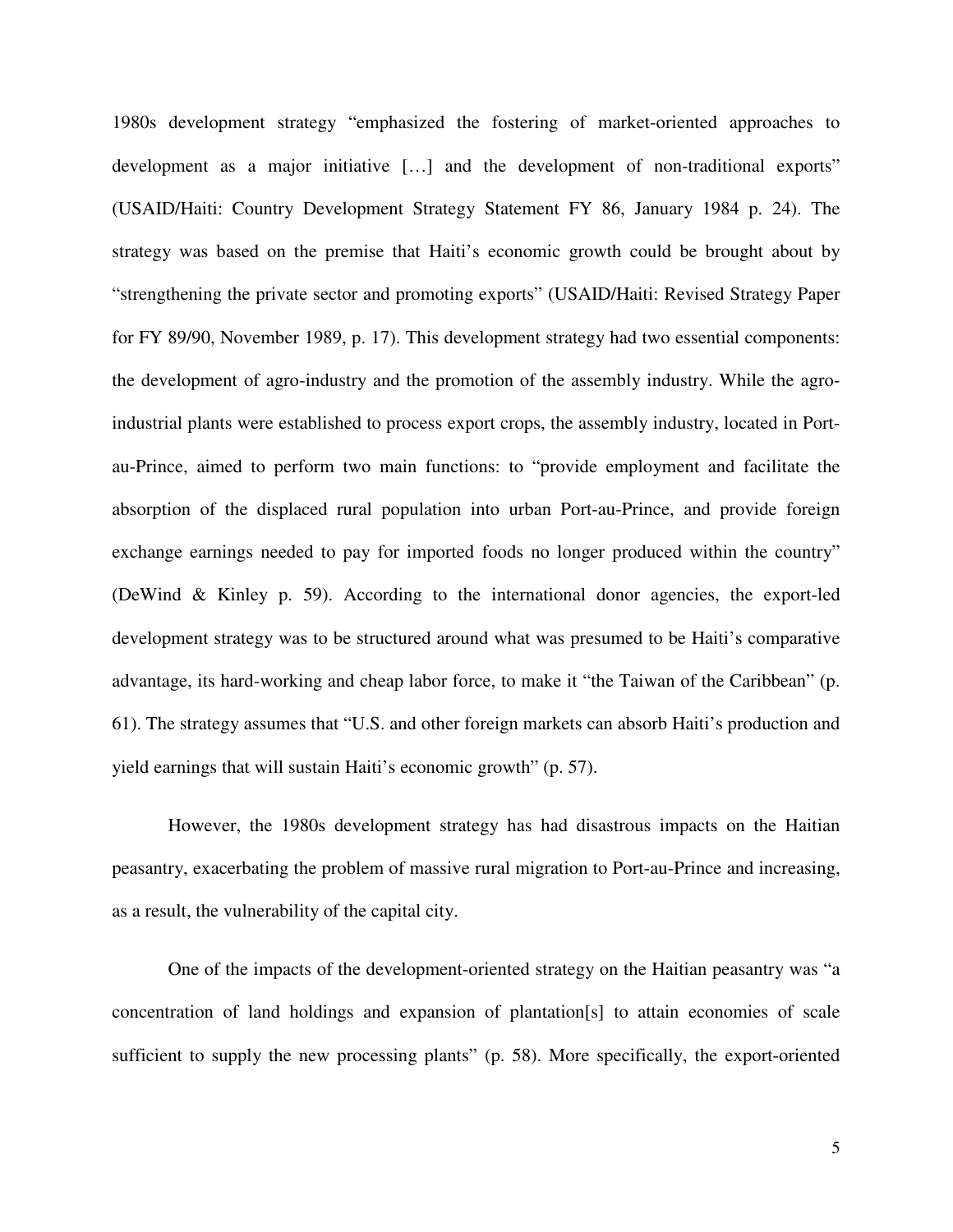development strategy contributed to a systematic dispossession of peasant lands in order to promote large-scale production for export.

Another impact of this development strategy on Haiti's peasantry was the invasion of foreign rice into the Haitian market. As a result of the economic liberalization of the 1980s development strategy, "the Haitian market soon became flooded with subsidized Miami rice that sold for less than the rice produced in Haiti" (Knight & Martinez-Vergne 2005, p. 55). This liberalization policy, while enriching a sector of the Haitian elite, was damaging to national production and, particularly, poor Haitian rice farmers who could not compete. Because of this policy, "household rice consumption doubled and domestic rice production fell steadily to the point that by 1995 Haitian farmers produced only about 50 percent of domestic needs. Rice imported from the United States made up the difference" (p. 55). Haiti became more and more dependent on the United States for its rice consumption. "In 1984, Haiti imported 5,000 metric tons of rice from the United States, but by 1995 the level reached nearly 200,000 metric tons, thereby making Haiti the highest per capita consumer of rice in the Western Hemisphere" (p. 55). In such an economic environment, Haitian-produced rice simply "could not compete with its highly capitalized and high-yield U.S. counterpart, produced on large farms that took advantage of economies of scale, favorable government policies, and inexpensive inputs derived from fossil fuels to plant, fertilize, control pests, harvest, dry, and ship the product to such far-flung markets as Haiti" (Maguire 2009, p. 6).

The food policies adopted by the international donor agencies to compensate for the adverse effects of the export-oriented strategy were equally as damaging to Haitian small producers and peasants. While USAID considered its food aid program in Haiti a "basis for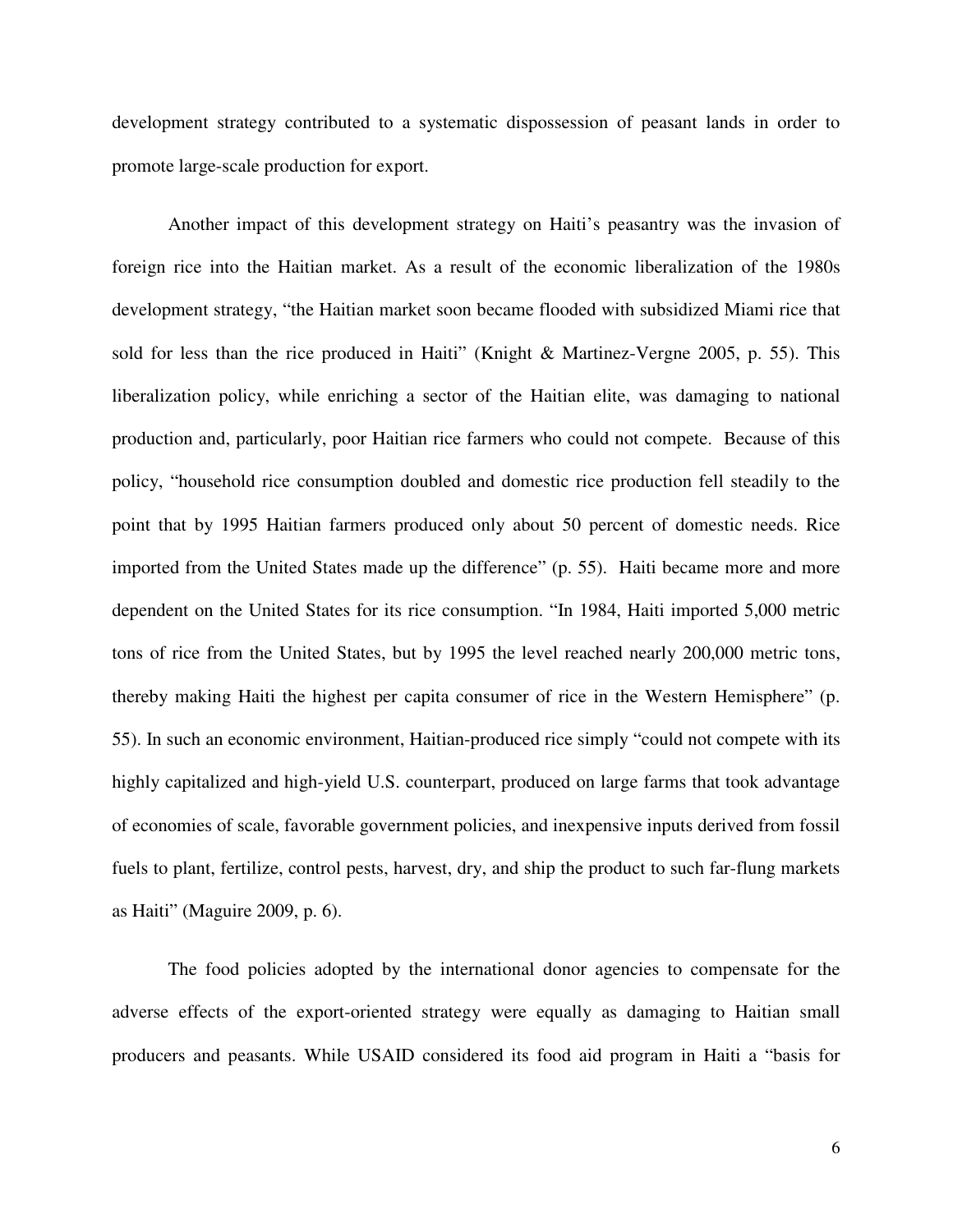replication of successful programs<sup>4</sup>," it also asserted that "the importation of foodstuffs as rice, cooking oil, soya, and mild powder were undermining the peasantry's production of corn, millet and rice from the Artibonite valley because of their inability to compete with the cheaper imports" (Dupuy 1989, p. 181). It is further argued that "peasant rearers and producers of cow and goat meats were also being displaced by the importation of cheaper chicken meat from Miami" (p. 181).

Among other factors, the dispossession of peasant lands and the inability of Haitian farmers to compete with foreign imports have caused massive rural migration to the capital city, Port-au-Prince. As the capital became perceived as the only place of opportunity in the country, peasants have migrated there en masse in a quest for jobs in the assembly industry in order to survive. Migration from the rural areas of Haiti has caused the population of the capital city "to grow more quickly than that of any other part of the nation" (DeWind & Kinley p. 104). It is highlighted that "between 1971 and 1976, Haiti's rural population grew at an annual rate of only 0.8 percent, while the population of Port-au-Prince expanded at a rate of 5.6 percent a year. By 1981, the population of Port-au-Prince, which had been 506 thousand in 1971, reached 852 thousand and its annual rate of growth reached nearly 7 percent" (p. 104). According to the World Bank, "among the 1.97 million people added to urban areas between 1982 and 2003, 1.3, or two-thirds, went to the West region" where Port-au-Prince is located (World Bank 2007, p. 10). Built to absorb only approximately half a million people, today Port-au-Prince has a population that far exceeds this estimate. According to the 2003 Haitian census, the most recent census, the current population of Port-au-Prince is 2,109,516 compared to the general population of Haiti, which is 9,923,243 (Institut Haitien de Statistique et d'Informatique (IHSI),

<sup>4</sup> (USAID/Bureau for Food for Peace and Voluntary Assistance May 1986, p. 47)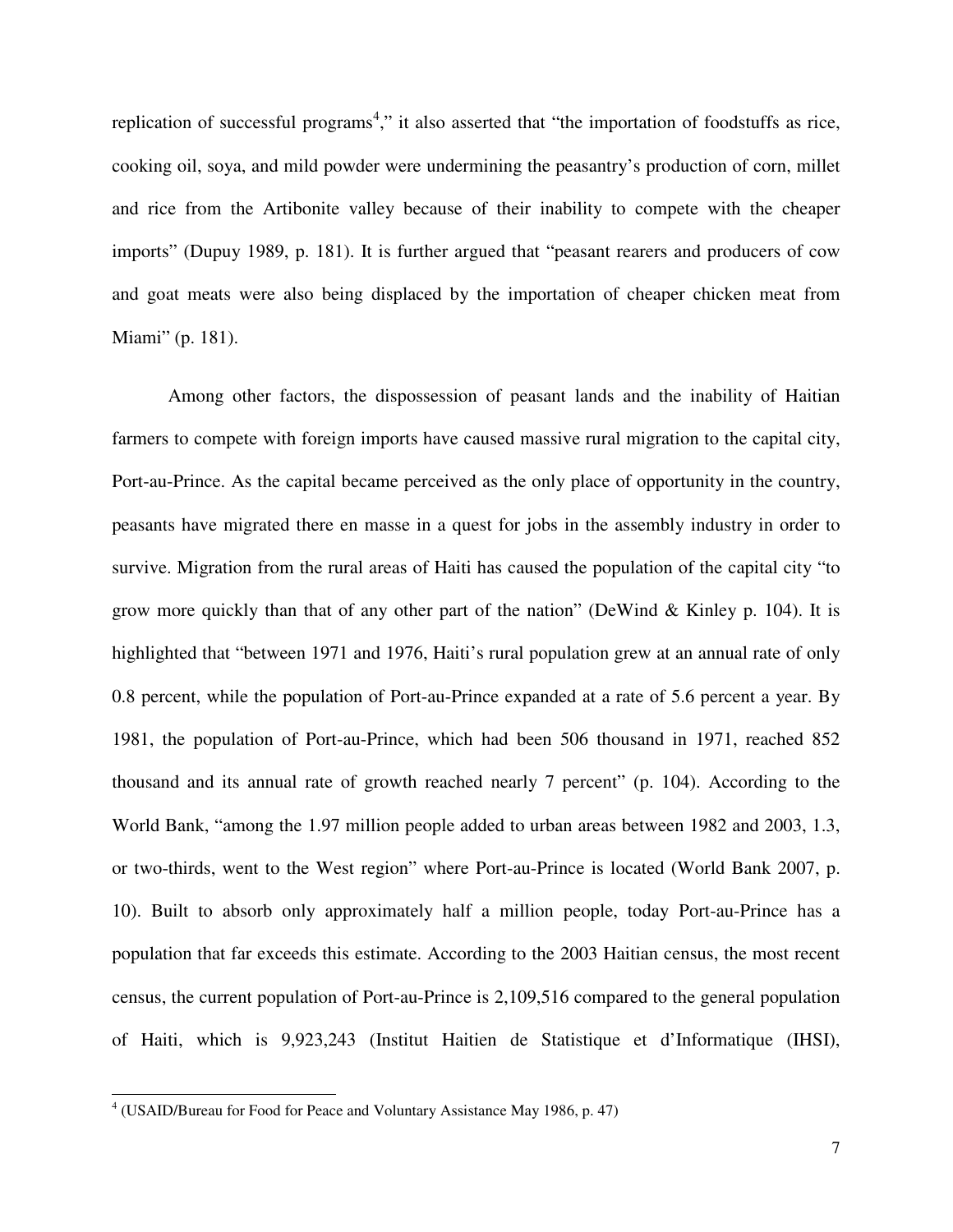www.ihsi.ht). At this point, Port-au-Prince has become overpopulated and, as a result, extremely vulnerable to natural disasters.

The 1980s export-oriented development strategy can be considered a contributing factor to the massive rural migration to Port-au-Prince and the overpopulation of the capital city. It is a development strategy that has failed not only Port-au-Prince, in terms of increasing its vulnerability, but also the entire country in terms of weakening the Haitian state and disastrously affecting the agricultural basis of Haiti's economy. Curiously, the failure of this development strategy has been acknowledged by one of its key promoters, the World Bank. Indeed, in its 2002 *Country Assistance Evaluation* (CAE) for Haiti, the World Bank concludes that the US\$ 300 million it disbursed to Haiti during the 1970s and 1980s had "little recorded impact on poverty or economic growth, and had caused no improvement of governance" (World Bank-CAE/Haiti, 2002, p. 15).

Despite the failure of the 1980s export-oriented development strategy, international donor agencies pursued the same development policies in Haiti during the 1990s. In the context of President Jean Bertrand Aristide's return to power after being overthrown by a military coup in September 1991, international agencies, mostly the WB and the IMF, reached an agreement with the Aristide government on the continuation of the 1980s export-oriented development strategy. This agreement or development paradigm is basically summarized in a document entitled the *Strategy for Social and Economic Reconstruction* (SSER), officially discussed at a meeting held in Paris (in August 22, 1994) between Aristide advisers and international donor agencies.

Under the SSER agreement, the Aristide government committed to "eliminating the jobs of half of the country's public servants, massively privatizing public services, drastically slashing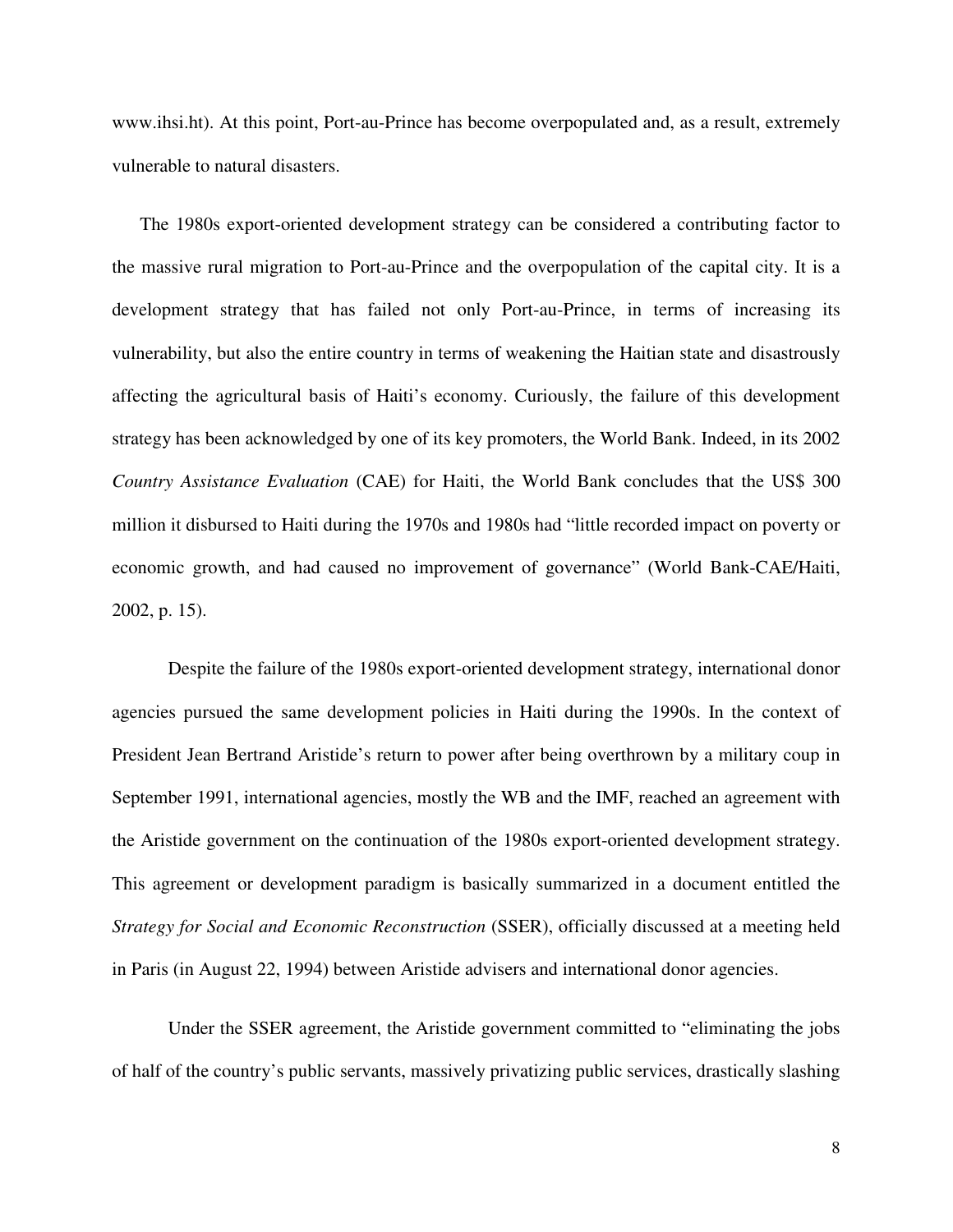tariffs and import restrictions, eschewing price and foreign exchange controls, granting emergency aid to the export sector, enforcing an open foreign investment policy, creating special corporate business courts where the judges are more aware of the implications of their decisions for economic efficiency, rewriting corporate laws, limiting the scope of state activity and regulation" (Aristide Banks on Austerity p. 1).

The SSER basically assigns to the private sector and NGOs the key role of promoting economic development in Haiti. It considers these entities the engines of Haiti's economic development. In fact, the SSER requires that the Haitian government call upon the private sector and NGOs for "both the design and the execution of the relevant programs and economic and social policies" (p. 2). To emphasize the predominant role the private sector is to play in development, the SSER points out that "the renovated state must focus on an economic strategy centered on the energy and initiative of Civil Society, especially the private sector, both national and foreign" (p. 4). The SSER requires, in other words, that the Haitian state take the back seat and follow the lead of not only the Haitian private sector, but also that of foreign businesses. From this standpoint, it is plausible to argue that the SSER was tailored, not only to the interests of the Haitian private sector, but also to transnational interests.

In addition to unequivocally assigning the driver's seat to the private sector, in terms of Haiti's development process, the SSER recommends the same development policies of the 1980s, shifting production from local consumption to exportation, essentially déjà-vu. To implement this strategy, the SSER asserts that "as a result of the turmoil of the last three years, the private sector is virtually bankrupt and thus requires emergency assistance, especially for the export sector. Yet, the solid and appropriate policy determinants of long-term growth should be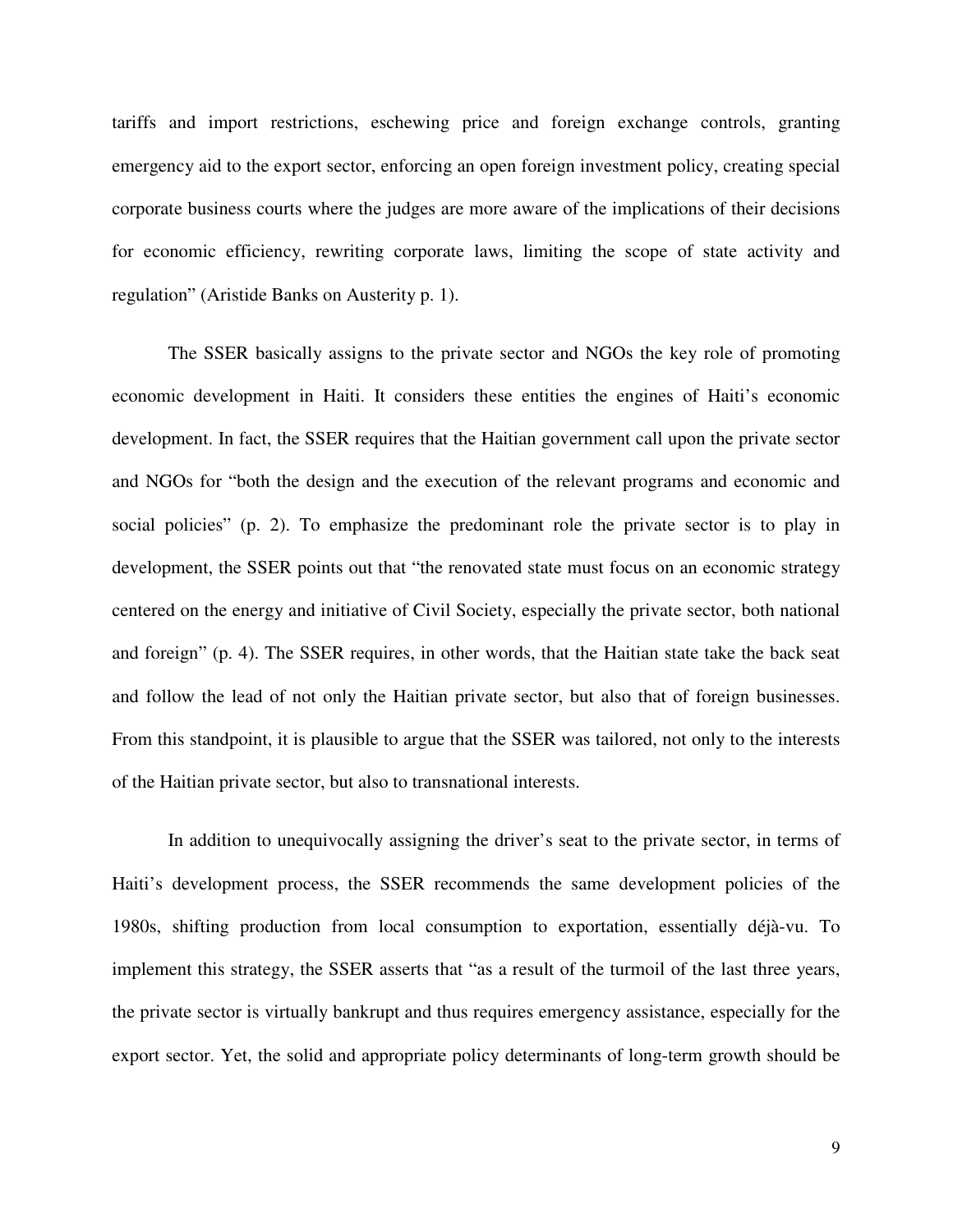put in place. Haiti is a small, open economy; it should not be a ghetto; it needs to export to prosper"  $(p. 4)$ .

Basically, the 1990s SSER represents the same 1980s neoliberal recipe and has, as such, produced the same results. Consistent with the 1980s export-oriented development strategy, the SSER has discouraged any serious investment in Haiti's rural economy and has undermined, as a result, the productivity of the agricultural sector. According to OECD data, "between 1995 and 2006, only 7 percent of donor allocations went toward agriculture. In 2007, this dropped to 2 percent, representing only \$12 million out of \$624 million of donor support" (Maguire p. 5). One of the consequences of this lack of investment in the agricultural sector has been a substantial reduction in the amount of food produced by Haitian farmers and peasants. In fact, in 1980 "Haitian farmers provided from 80 to 90 percent of national food needs, but today they produce only about 45 percent of what Haiti eats" (p. 5). Conforming to the 1980s export-led development strategy, the 1990s SSER has reinforced the trend of rural migration to Port-au-Prince as the incomes of Haitian peasants plummeted considerably and poor farmers could no longer survive the hostile economic environment. In an attempt to ensure their survival, Haitian peasants have massively migrated to Port-au-Prince and have dramatically increased the vulnerability of the capital city, which largely explains the disaster of January 12, 2010. In fact, Haitian farmers and peasants reacted to the adverse effects of the export-oriented development strategy, implemented since the 1980s/1990s, by seeking opportunities elsewhere, particularly in Port-au-Prince. It is argued that "declining prosperity in the countryside juxtaposed with the prospect of factory jobs in Port-au-Prince sparked a considerable movement from the land to the capital city in the early 1980s. As the exodus continued, the population of the metropolitan area exploded, growing from an estimated 763,000 in 1982 to more than 2.5 million today, with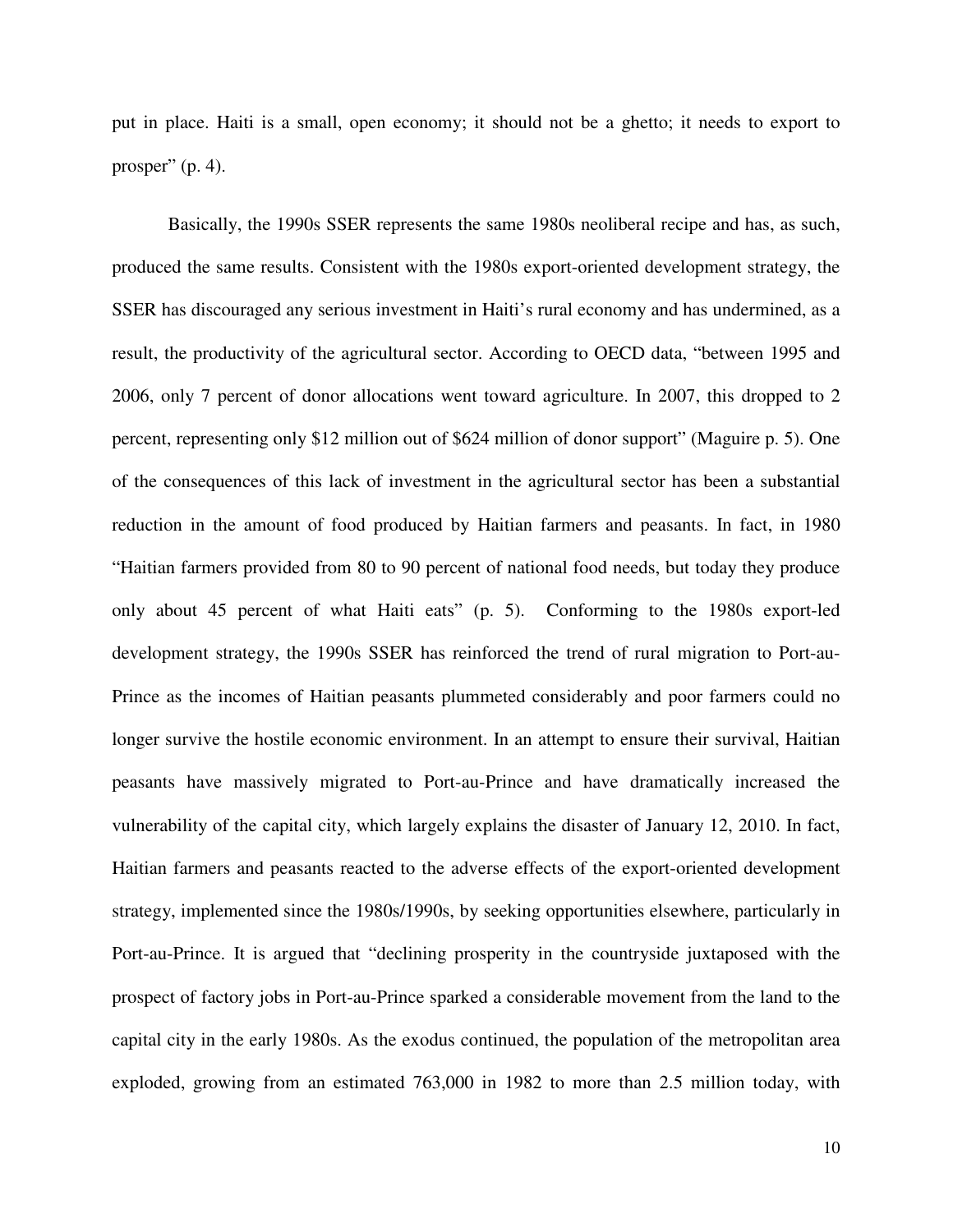75,000 new migrants arriving each year" (p. 6). From this standpoint, the January 2010 disaster cannot be explained only by the magnitude of the earthquake. In order to have a comprehensive understanding of the January disaster, one has to take into account the vulnerability level of the city of Port-au-Prince, which is, in large measure, the result of the implementation of the 1980s/1990s development strategy. In other words, the development paradigm implemented in the country during the 1980s and 1990s represents a critical explanatory factor in understanding the catastrophic event that occurred in Haiti on January 12, 2010.

In calling for the promotion of a new development strategy in the aftermath of the January earthquake, the United Nations Conference on Trade and Development (UNCTAD) has effectively pointed out the adverse effects of the 1980s/1990s development paradigm implemented in Haiti. UNCTAD correctly argues that the 1980s/1990s development strategy, which consisted of opening the Haitian market to ferocious foreign competition, was damaging to Haiti. This development strategy, according to UNCTAD, has destroyed Haiti's national production and undermined the Haitian state. By the same token, the UN agency has called for the implementation of a new development paradigm in Haiti. UNCTAD (2010) invites national and international stakeholders to look at not only the devastating effects of the earthquake on Haiti, but also at thirty years of slow development that preceded the earthquake.

From UNCTAD's perspective, the occurrence of the earthquake should be used as an opportunity to correct the mistakes of the past and to implement a comprehensive development strategy with the potential to promote sustainable economic growth. UNCTAD basically advocates a new development approach that aims at rebuilding the capacity of the Haitian state. The agency argues that the Haitian state should be the leader of the post-earthquake development process and that the new development strategy takes into consideration the capacities and the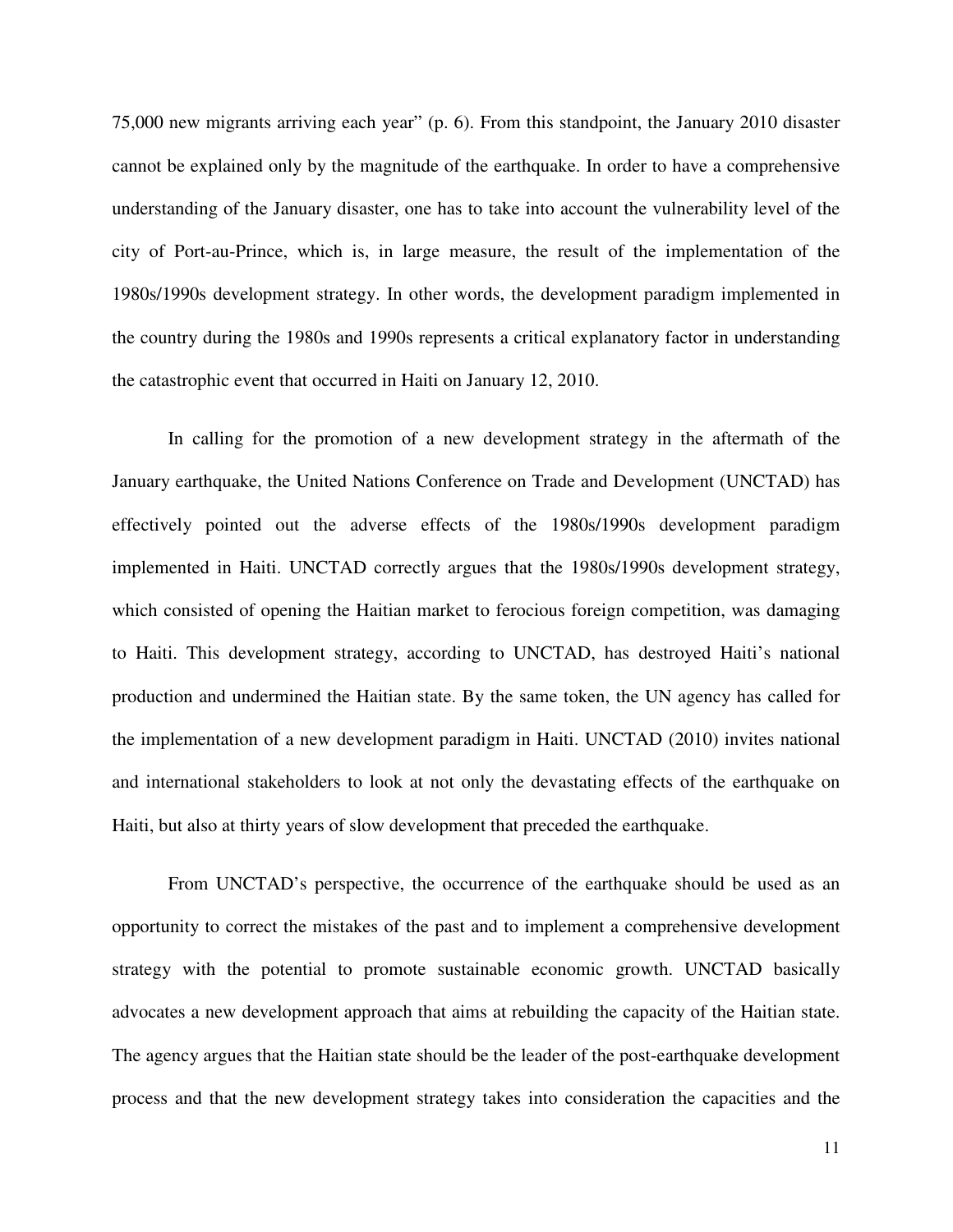weaknesses of local communities. More importantly, UNCTAD (2010) asserts that the rebuilding process of Haiti should involve a new approach to international cooperation, which entails investment in the productive sectors of the country, mobilization of domestic resources, and increased agricultural production. This new approach to international cooperation, UNCTAD points out, should be all-encompassing in order to allow for job creation and poverty reduction.

 In addition to UNCTAD, major international donor agencies have also called for the implementation of a new development strategy in Haiti. In the aftermath of the January disaster, many national and international stakeholders have emphasized the necessity of promoting a new development paradigm for the construction of a new country. In fact, the Haitian government and its international partners have come up with a development framework entitled the *Action Plan for National Recovery and Development of Haiti* (Action Plan), purported to be different from previous development strategies.

#### **The Post-earthquake Development Framework (Action Plan)**

The *Action Plan* framework was officially presented by the Haitian government and approved by major international donor countries and agencies on March 31, 2010 at a conference of international donors held at UN headquarters in New York. The Action Plan represents the framework to be used for Haiti's rebuilding in the aftermath of the January 12 earthquake. The concept of rebuilding utilized in the framework refers to the necessity of addressing all the country's areas of vulnerability, so that "the vagaries of nature or natural disasters never again inflict such suffering or cause so much damage and loss" (Action Plan 2010, p. 5). For the Haitian government and its international partners, rebuilding does not mean returning Haiti to the pre-earthquake situation, but the implementation of a comprehensive strategy to address, once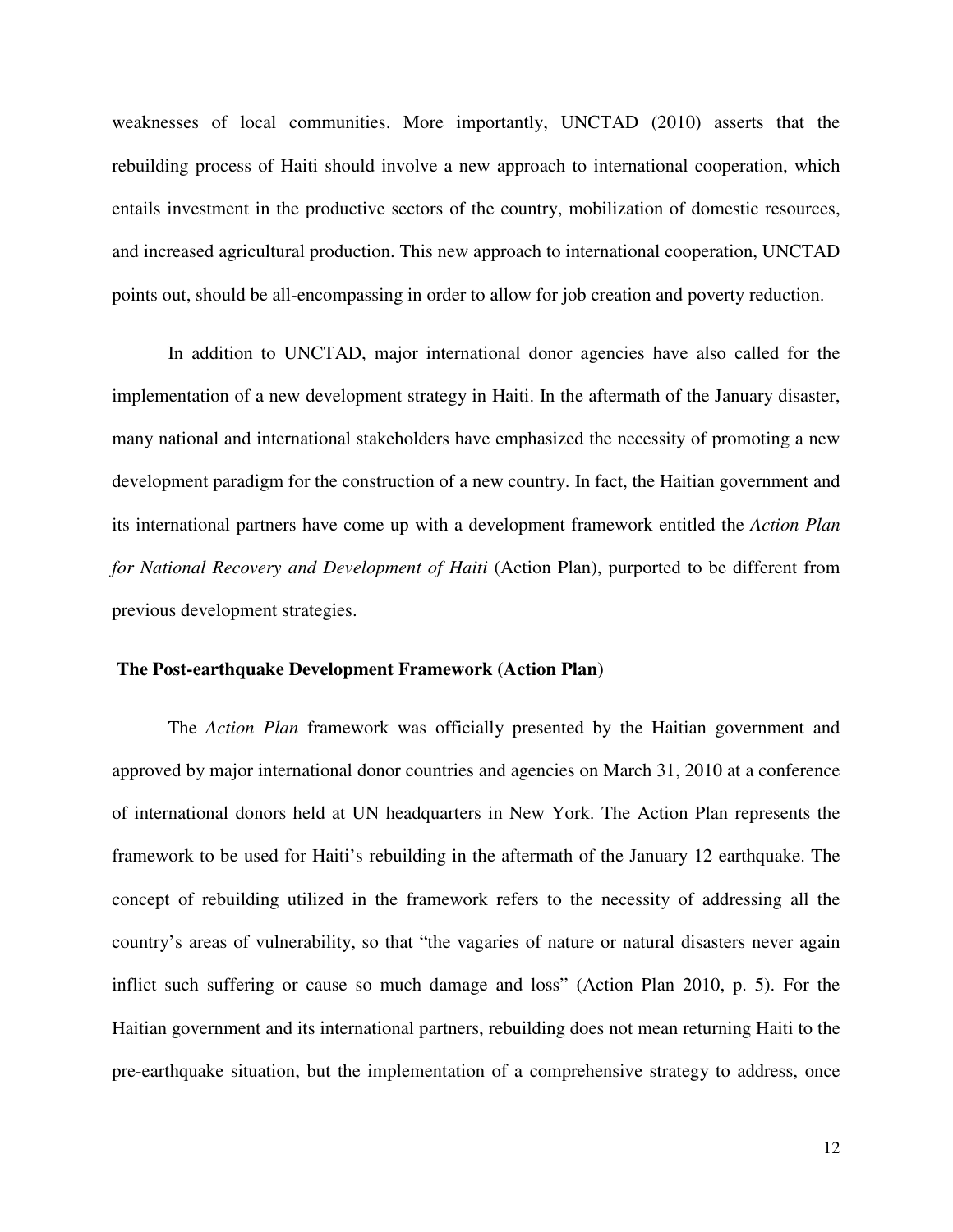and for all, the issue of under-development in Haiti. The architects of the post-earthquake development framework point out that the *2010 Action Plan* underlines a vision that "goes beyond a response to the losses and damages caused by the earthquake […] It aims to launch a number of key initiatives to [...] tackle the structural causes of Haiti's under-development" (p. 5). It is argued in this development framework that the earthquake has offered an opportunity "to unite Haitians of all classes and origins in a shared project to rebuild the country on new foundations" (p. 5). From the perspective of its designers, the framework underscores, not only a new development strategy for Haiti, but also a new vision for a new country.

#### *Vision for a New Haiti*

The Haitian government and its international partners claim that the *Action Plan* lays out a new vision of development for Haiti in the context of the post-earthquake rebuilding process. This vision to rebuild Haiti "by turning the disaster of January 12, 2010 into an opportunity to make it an emerging country by 2030," will involve:

*A fair, just, united and friendly society living in harmony with its environment and culture; a modern society characterized by the rule of law, freedom of association and expression and land management; a society with a modern, diversified, strong, dynamic, competitive, open and inclusive economy based on the land; a society in which people's basic needs are met quantitatively and qualitative; a knowledge-based society with universal access to basic education, mastery of qualifications based on a relevant professional training system, and the capacity for scientific and technical innovation fed by a modern and efficient university system, in order to create the new type of citizen the country needs for reconstruction. All of this, under the supervision of a responsible,*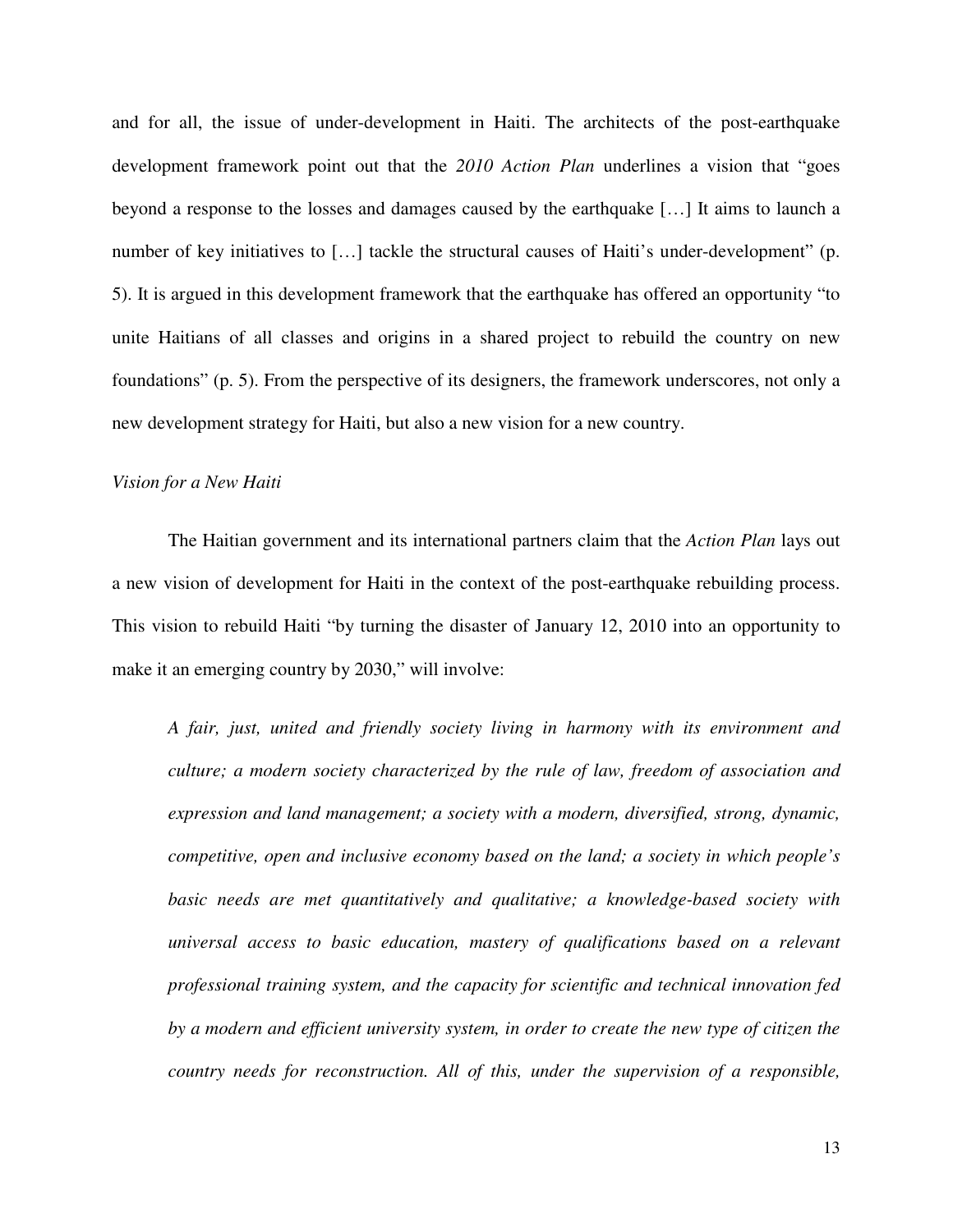*unitary state guaranteeing the implementation of laws and the interests of the people with a strong commitment to deconcentration and decentralization (p. 8).*

This vision of a new Haiti will be carried out, according to the framework, by an international entity responsible for administering the rebuilding process. This entity, called the *Temporary Committee for Rebuilding Haiti* or the *Haitian Interim Reconstruction Commission* (HIRC), aims at becoming, according to the framework, the *Agency for the Development of Haiti* and a *Multiple Donor Fiduciary Fund*. The main functions of this international entity are to "enable the preparation of files, the formulation of programs and projects as well as their financing and execution" (p.5). In addition to expressing their post-earthquake development vision for Haiti, the stakeholders have also devised a rebuilding plan outlining deadlines to be met during the process.

#### *The Rebuilding Plan*

The rebuilding plan is comprised of three phases: an emergency period, an implementation period (18 months), and a ten-year period.

The emergency period includes the "improvement of accommodation for the homeless; the return of pupils to school, students to university and vocational training centers; the preparation for the next hurricane season; the pursuit of efforts to restore a sense of normality to economic life, especially by creating large numbers of jobs through high-intensity work" (p. 9).

The implementation period (18 months) involves establishing "a framework of incentives and supervision for private investment on which Haiti's economic growth will be founded […] Private investment in the economy as well as in the social sector will form the backbone of the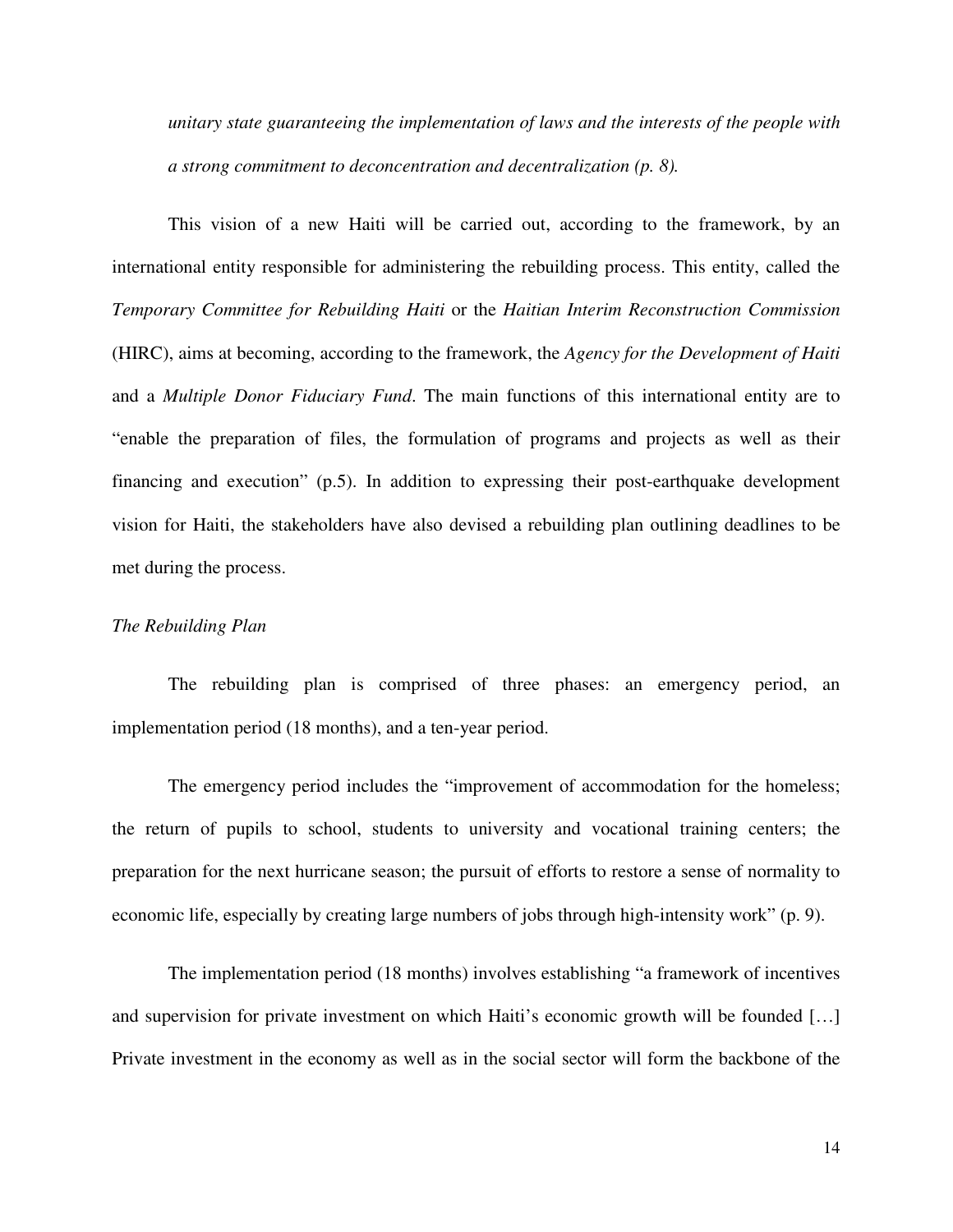country's reconstruction" (p. 9). This period will start with "the end of the emergency period and the preparation for projects to generate genuine renewal" (Action Plan 2010, p. 5).

The ten-year period is when "the reconstruction and recovery of Haiti will become a reality, in order to put the country back on the road to development, followed by another ten years to make it a real emerging country" (p. 9).

#### *The Rebuilding Process*

According to the post-earthquake development framework, Haiti's rebuilding process will involve four key areas: social, institutional, territorial, and economic.

The social rebuilding entails the establishment of a system of education that "guarantees access to education for all children, offers vocational and university education to meet the demands of economic modernization, and a health system ensuring minimum coverage throughout the country and social protection for the most vulnerable workers" (p. 9).

In terms of institutional rebuilding, the framework emphasizes the necessity of focusing on "making state institutions operational again by prioritizing the most essential functions; redefining the Haitian legal and regulatory framework to better adapt it to the requirements of the Haitian state; implementing a structure that will have the power to manage reconstruction; and establishing a culture of transparency and accountability that deters corruption in the country" (p. 9).

When it comes to territorial rebuilding, the framework calls for the identification, planning, and management of new development centers. It also calls for "the stimulation of local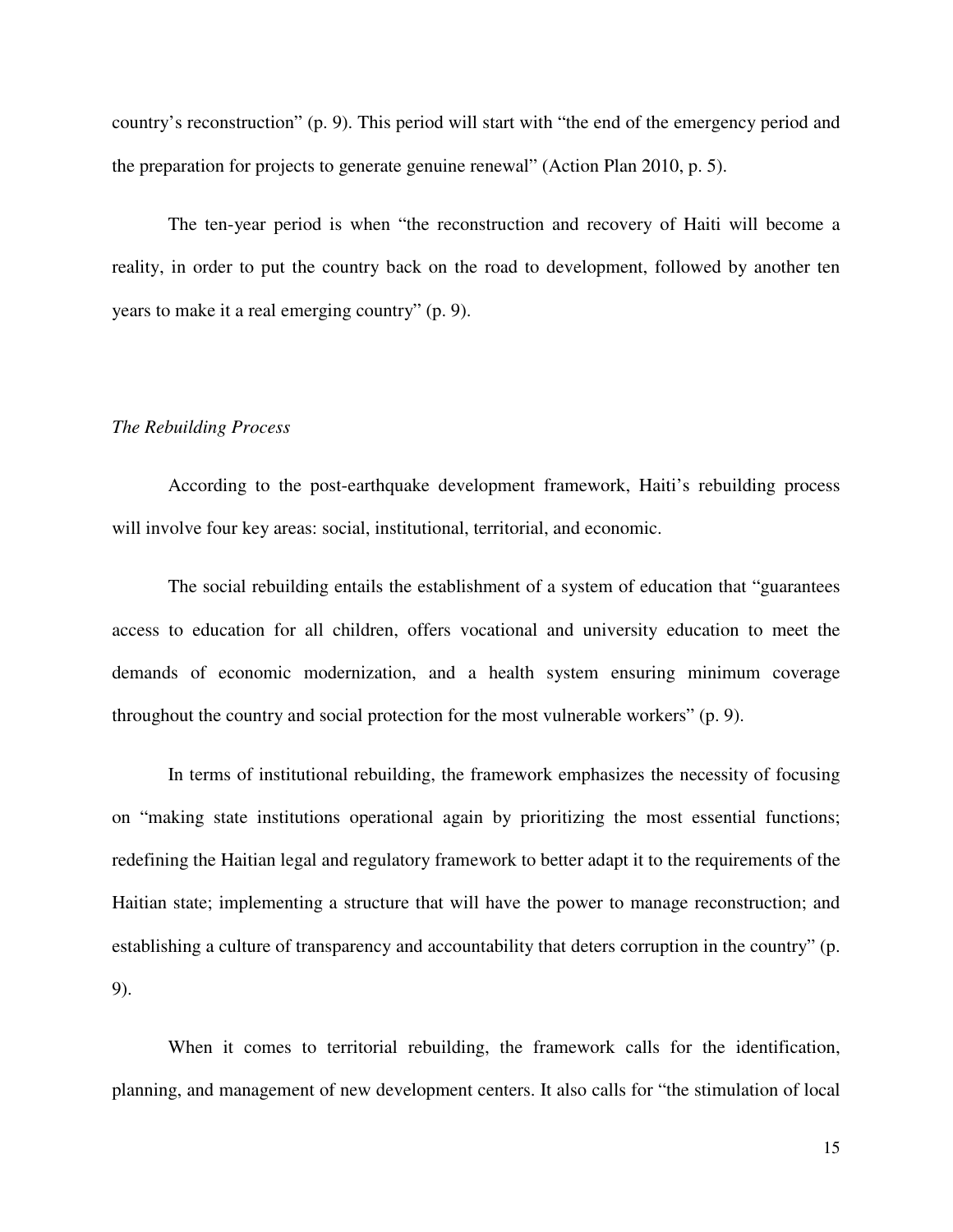development, the reconstruction of affected areas, the implementation of economic infrastructure required for growth (roads, energy and communication), and the management of land tenure in order to protect property and facilitate the advancement of large projects" (p. 8).

Lastly, the economic rebuilding, according to the framework, consists of "modernizing the agricultural sector, developing an export potential in terms of fruits and tubers, livestock, farming, and fishing, in the interests of food security; developing the professional construction sector with laws and regulations relating to earthquake-resistant and hurricane-resistant materials and implementation and control structures; promoting manufacturing industries; and organizing the development of tourism" (p. 8).

It is worth noting that the Action Plan framework establishes an intimate link between the territorial rebuilding and the economic rebuilding of Haiti. It asserts that the two are related and simultaneous processes, in that a better redistribution of the population will be facilitated by a better redistribution of economic activities all over the country. The framework correctly asserts that one of the reasons for the overpopulation of Port-au-Prince, and by extension the catastrophe of January 12, is the fact that the capital city has been given disproportionate economic importance compared to the rest of the country. To address this issue, the framework calls for the promotion of regional development centers and "the construction and management of large facilities and infrastructures for production (industrial zones, business free zones, etc) or as an aid to production (ports, airports, energy and telecom infrastructure, etc)" (p. 17). The framework links the potential success of these regional centers to the development of different sectors of the Haitian economy, including the industrial, commercial, and tourist sectors. In this context, it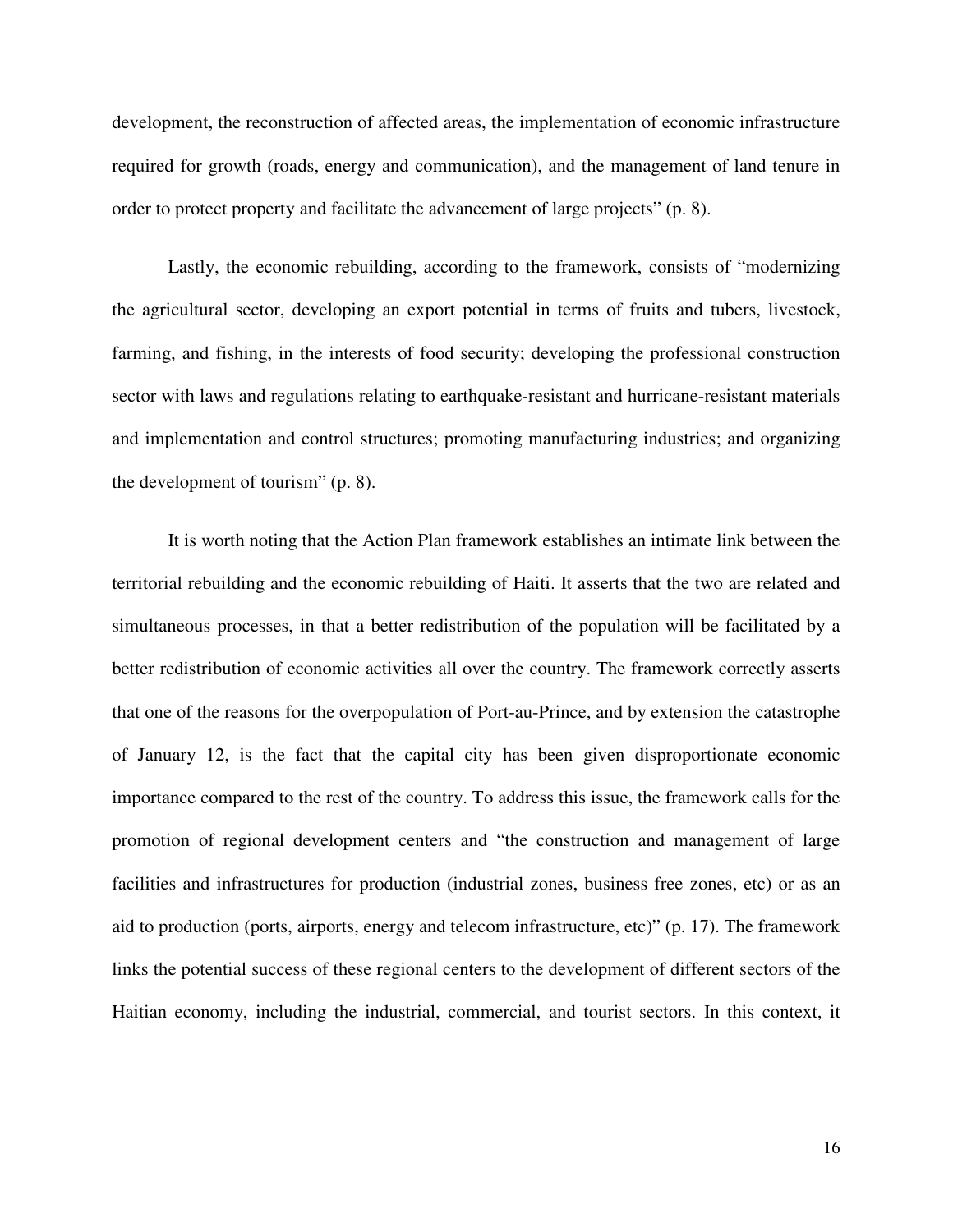considers the HOPE II law<sup>5</sup> an important tool that has the potential to facilitate the development of regional centers. According to the framework, the HOPE II law offers the possibility of building upon Haiti's comparative advantages "its workforce, the proximity of the North American market, and the know-how of its private sector" (p. 17). In the same context, the framework promotes foreign direct investment and calls for a partnership between the public sector and both the Haitian and international private sectors. It argues that "facilities must be made available to international organizations to stimulate direct investments. [That] in addition to negotiations and legal and regulatory measures, the State of Haiti wants to encourage investments by supporting the development of industrial parks and free zones" (p. 17). The framework further argues that "bankable projects with internal profitability will be funded by private equity of national and foreign companies and bank loans with special conditions, and it is understood that the State will intervene directly whenever necessary to implement the necessary infrastructure and ensure more balanced geographical distribution for job creation" (p. 17).

In addition to rebuilding the aforementioned four areas, the framework calls for the implementation of disaster risk management (DRM) programs and the development of crisis management mechanisms throughout the country. More specifically, the framework argues that "it is necessary to reduce the vulnerability of the population areas in risk zones: protecting the population of areas such as Gonaives, Jacmel, and Cabaret that are traditionally hit by natural catastrophes; dredging and rerouting certain rivers and drainage canals; protecting and correcting the banks of certain rivers and ravines; building the civil engineering works necessary to cross risk zones […] In seismic zones, it is essential to put into place works for preventive dredging of

<sup>&</sup>lt;sup>5</sup> HOPE II refers to Haitian Hemispheric Opportunity through Partnership Encouragement Act. It is a law passed by the U.S. Congress in 2008, which "gives preferential access to U.S. imports of Haitian apparel." HOPE II represents an extension of HOPE I Act, which was passed in 2006. HOPE II Act "extends the preferences for 10 years, expands coverage of duty-free treatment to more apparel products, particularly knit articles, and simplifies the rules, making them easier to use" (Congressional Research Reports for the People p. 1).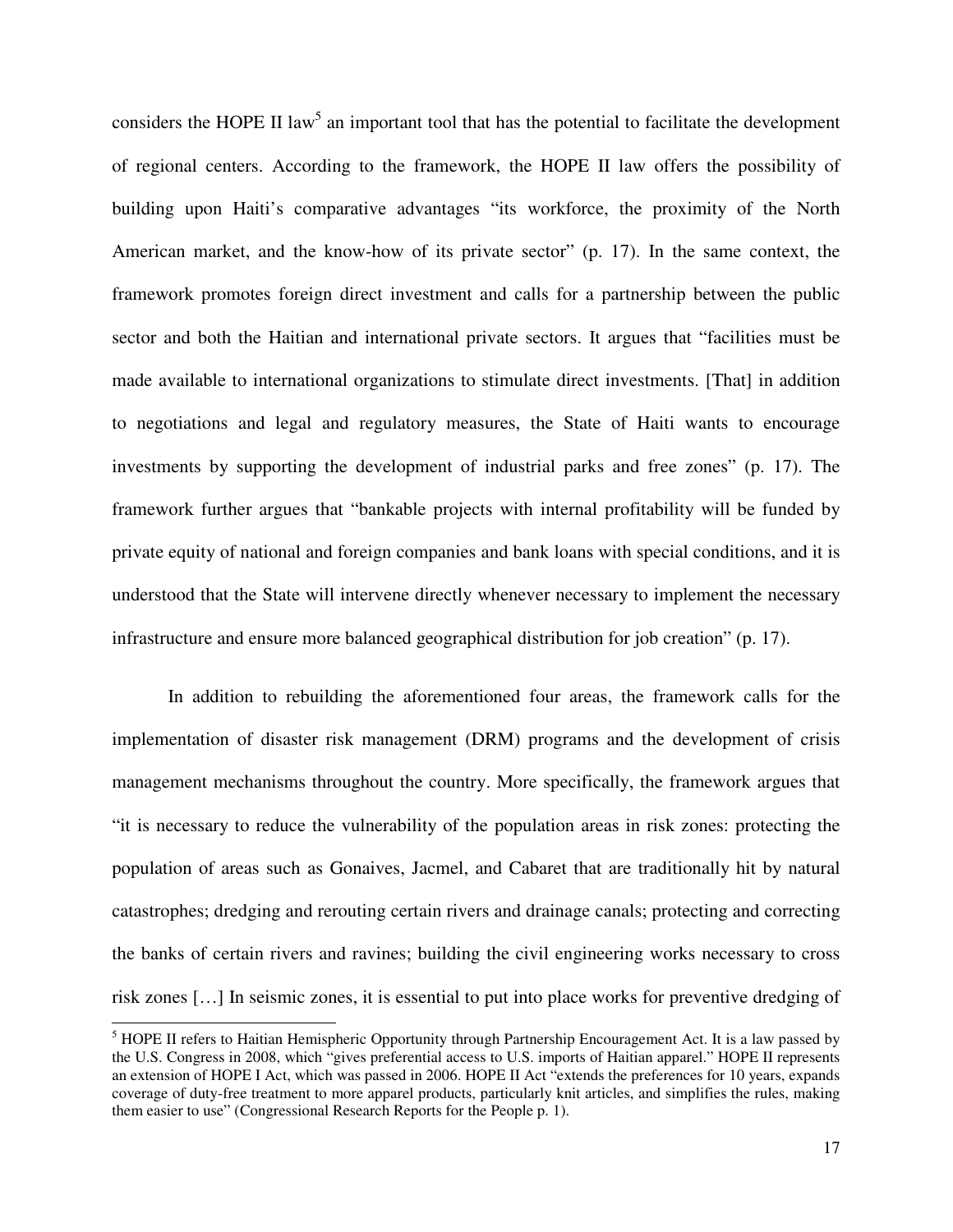drainage, collection and treatment canals and works for stabilization of ravine banks in affected zones to prevent catastrophes and to safeguard the remaining private and public infrastructures" (p. 15).

By the same token, the framework calls for the reinforcement of local means of civil protection, the readiness of public authorities to face any national crisis, and the establishment of risk prevention policies.

The reinforcement of local means of civil protection involves "training, staff recruitment, equipping the community and department personnel, recruitment of a civil safety manager for each municipality, recruitment of a coordinator for each department to function under the department delegates. For events calling for a national response, the Ministry of the Interior and Territorial Communities is to be confirmed as the sole body in charge of operational crisis management" (p. 15).

Reinforcing the public authorities' readiness involves building the capacity of public authorities to effectively handle any crisis that threatens the country whether natural, industrial, or technological. As a result of this need, the framework establishes a National Council for Civil Protection. This Council, according to the framework, comprises "ministers who are directly involved in crisis management […] This will be the political structure for management of major crises and their follow-up until the situation returns to normal" (p. 16).

The risk prevention policies mentioned by the framework involve "delimitation of zones at risk, regulation of urban planning, prescription for construction (mainly quake resistant), standardization of construction procedures and material, pollution prevention rules, etc." (p. 16).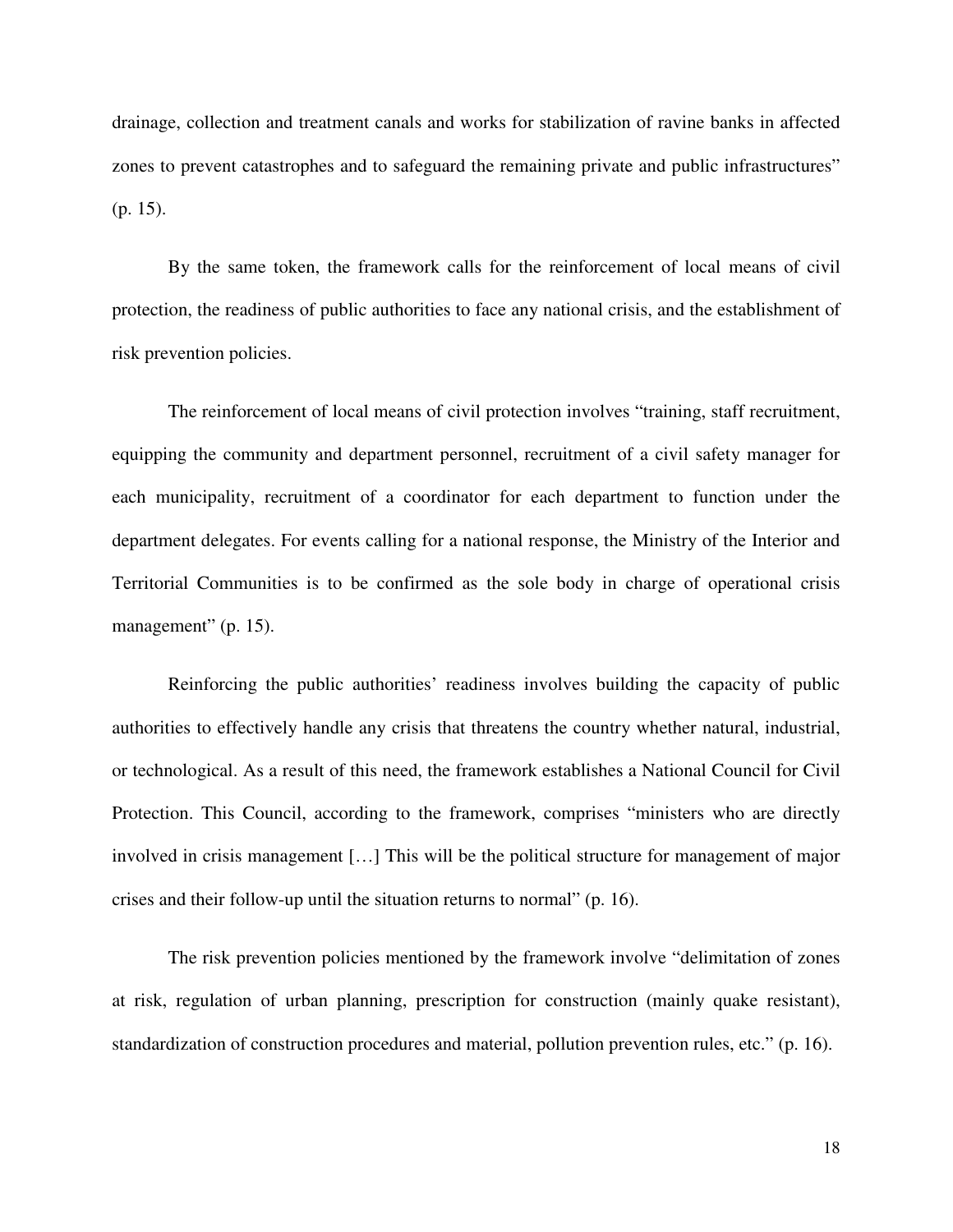Lastly, the framework proposes to revise the law on the State of Emergency to enable the government to effectively respond to national crises like the January 12, 2010 earthquake.

 After presenting the post-earthquake development framework, it is curious to assess it in terms of the extent to which it departs from the 1980s and 1990s development paradigm.

#### **Assessment of the Post-earthquake Development Framework**

The main strength of the post-earthquake development framework is its emphasis on the necessity of decentralizing public services in Haiti. The framework has the virtue of calling for the elimination of the "Republic of Port-au-Prince" and the empowerment of other cities. The establishment of regional development centers, as pointed out by the framework, is very critical to reducing the vulnerability of the capital city and promoting national development. The regional development centers would allow for a more equitable distribution of public services throughout the country. They would create other places of opportunity and reduce, as a result, the flow of rural migration to the capital city, Port-au-Prince.

Also, the post-earthquake development paradigm has the merit of establishing an intimate link between territorial rebuilding and economic rebuilding. Indeed, there can be no viable territorial rebuilding without economic rebuilding. A healthy distribution of the population throughout the country necessarily involves the creation of economic opportunities in different parts of the country. Past lessons teach us that Port-au-Prince had become overpopulated and extremely vulnerable to natural disasters mainly because the capital city had been perceived as the only place of economic opportunity in the country.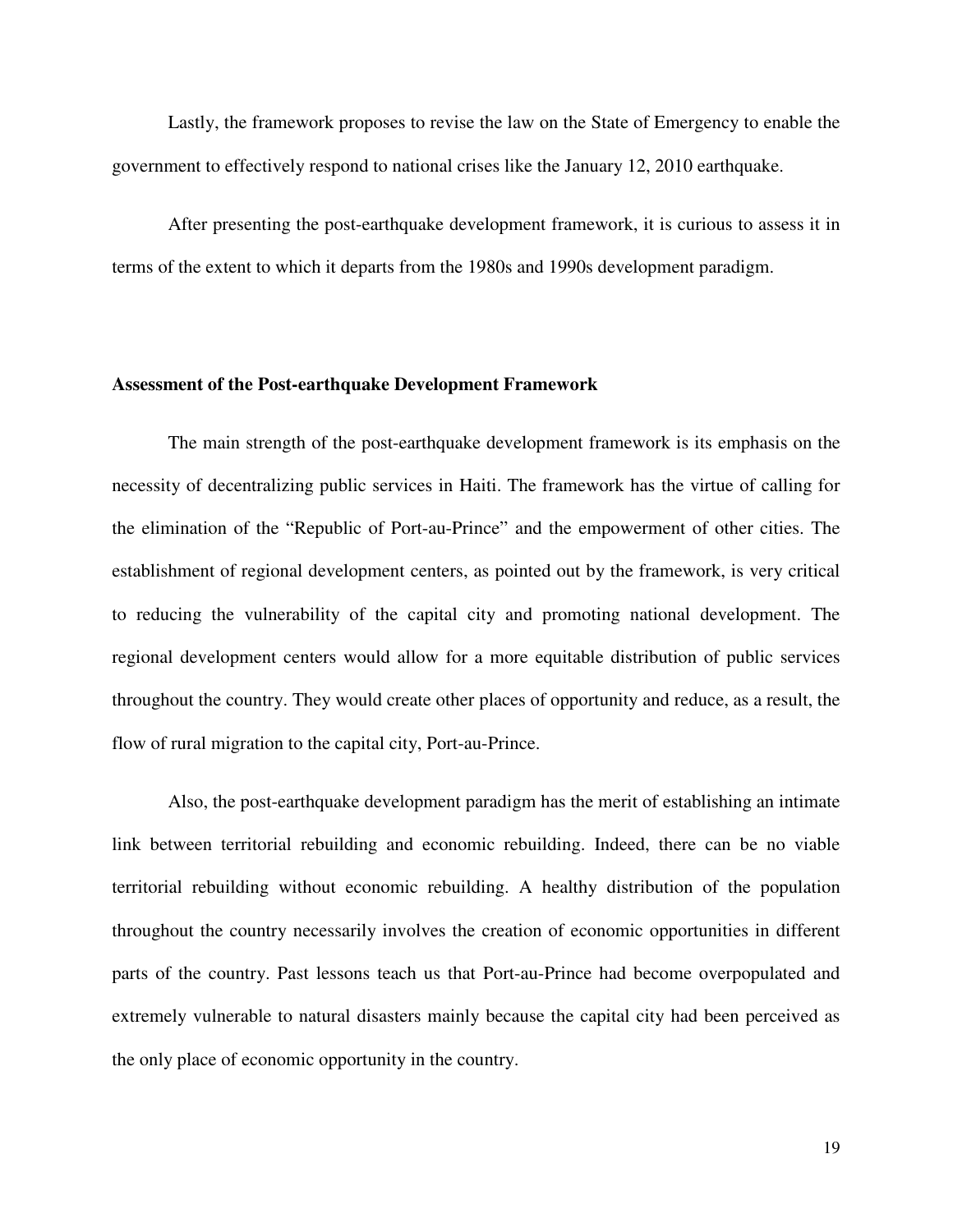The *Action Plan* also has the virtue of prescribing a systematic incorporation of disaster risk management into all aspects of Haiti's rebuilding process. Given that risk management has the potential to reduce the probability of disaster, this prescription can help Haiti avoid numerous disasters and strengthen the resilience of its communities.

However, one has to cast doubts on the framework's promise of building a better country. While the framework considers the private sector "the backbone of Haiti's reconstruction," it systematically ignores the role of the Haitian state in the reconstruction process. Despite the aforementioned virtues of the post-earthquake development framework, it runs the risk of committing the same mistakes of the past by weakening the Haitian state. Instead of reforming and, at the same time, increasing its capacity, the framework proposes to simply bypass the Haitian state. This has been the development strategy implemented in Haiti since the 1980s, a strategy responsible for considerably increasing the country's vulnerability to natural disasters. The past thirty years have proven that the private sector, whether national or international, has failed in its endeavors to develop Haiti without the direct involvement of a reformed Haitian state. It is certainly a fact that the Haitian state has historically been corrupt and ineffective. It is also a fact that the private sector, in collaboration with this corrupt state, has developed a system of crony capitalism<sup>6</sup> in which members of the political and economic elite enrich themselves at

<sup>&</sup>lt;sup>6</sup> Crony capitalism, in this study, refers to a corrupt alliance between Haitian political and economic elites in order to enrich themselves at the expense of the majority of the Haitian people. However, crony capitalism is a very broad concept. Scholars look at the concept from different perspectives and provide different insights. Hutchcroft (1991), for instance, defines crony capitalism as a way to achieve private accumulation through access to the state apparatus. Vaugirard (2005) considers crony capitalism as clientelism, "an economic system in which the allocation of resources and the adjudication of commercial disputes are generally made to favor those who have a close relationship with political leaders or government officials, by blood (nepotism) or by bribes (corruption)" (p. 77). To Femminis and Ruggerone (2004), crony capitalism is all about rescuing, bailing out, and favoring the business community by any means. They argue that "in a crony-capitalistic environment, a small fraction of the population, often exploiting personal relations with government officials, is able to influence the government's decisions on many important public matters (p. 1). Lastly, Kang (2003) argues that crony capitalism "refers to a number of related concepts: family and personal relations, bribery and corruption, patron-client relations, and collusion" (p. 441).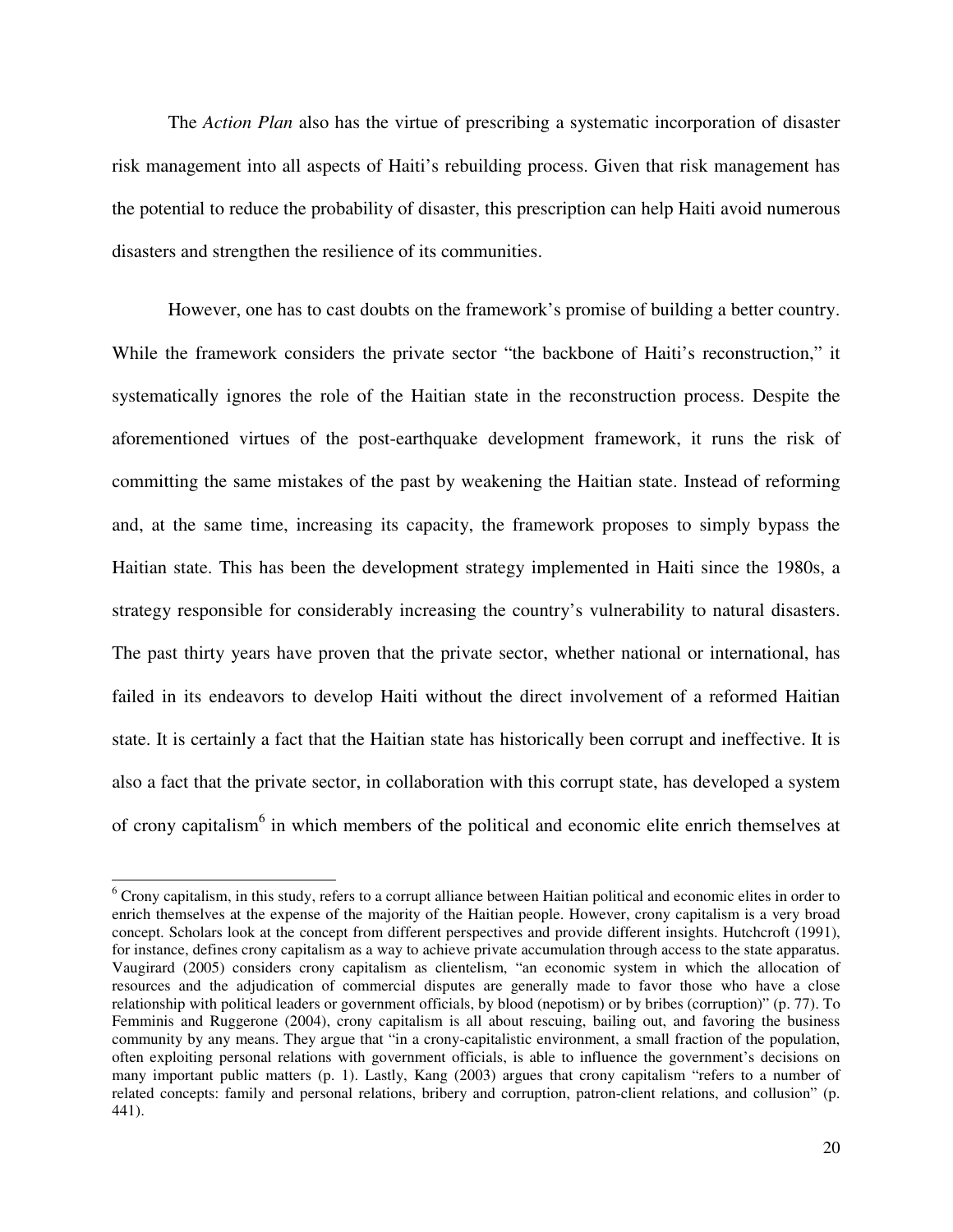the expense of the majority of the Haitian people. I argue that the cure to the Haitian state's corruption does not reside in bypassing it. The cure is instead linked to a reform and capacity building process. The development paradigm applied to Haiti should empower the Haitian state to systematically reinvigorate Haiti's rural economy. More precisely, this development strategy should promote major investments in the agricultural sector, secure the land rights of poor farmers, and support innovations that increase the productivity of their lands. In brief, there is a need to strengthen the capacity of the Haitian state to empower poor Haitian farmers, persuading them, as a result, to forgo migrating to the urban centers, particularly Port-au-Prince, en masse.

More importantly, many of the useful prescriptions of the framework can hardly be executed without the direct involvement of the Haitian state. For instance, the framework's calls for decentralization and incorporation of disaster risk management into Haiti's development process can only become a reality through the power of the state. In other words, decentralization and systematic disaster risk management are fundamentally political processes whose successful implementation requires direct state involvement.

### **Conclusion**

 In conclusion, it can be argued that the 1980s/1990s development paradigm implemented in Haiti has considerably increased the country's vulnerability, particularly by encouraging massive rural migration to its capital city, Port-au-Prince. Among other effects, this development paradigm has contributed to the overpopulation of Port-au-Prince, a factor, in large measure,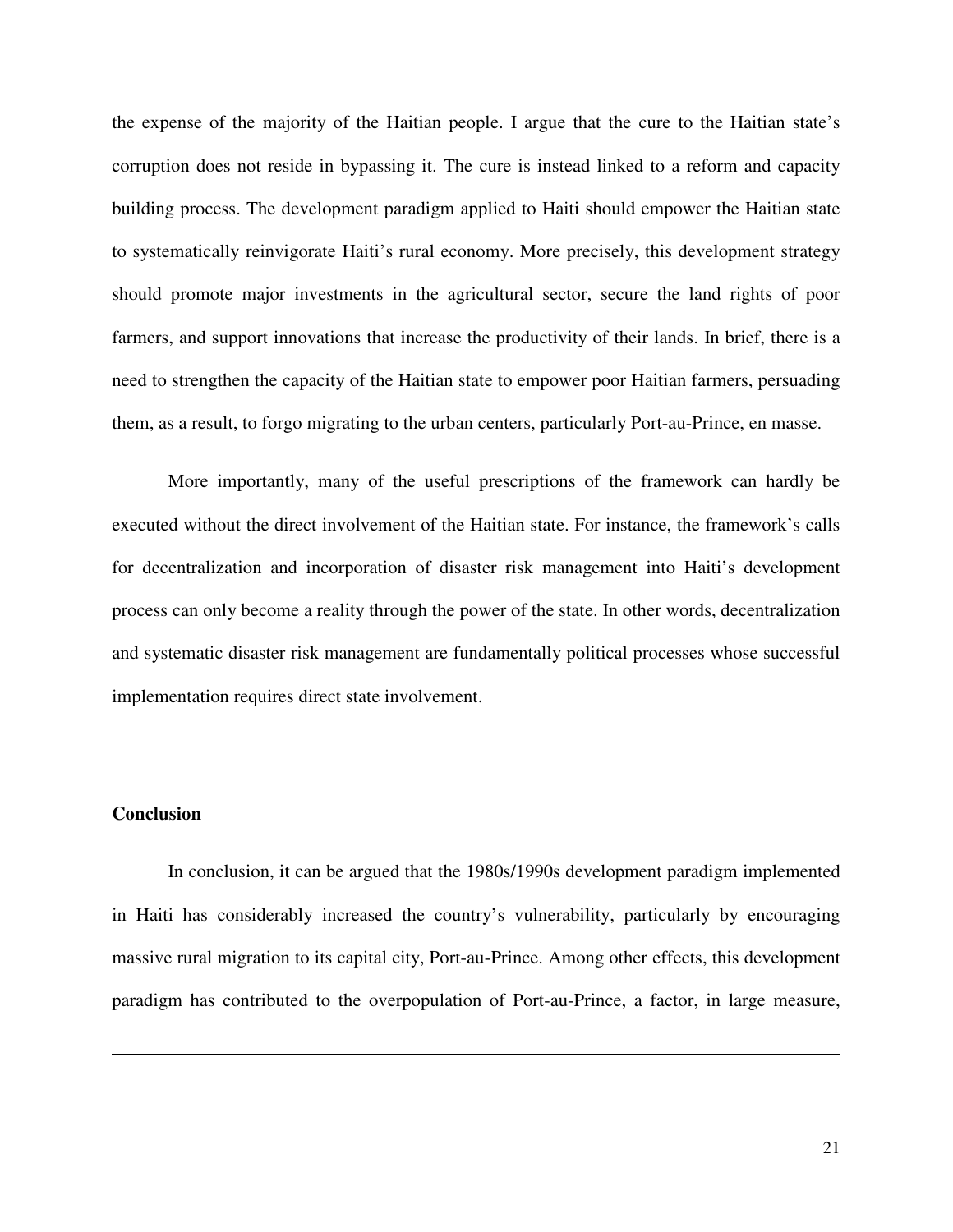responsible for the scale of the January 2010 disaster. The post-earthquake development framework, adopted by the Haitian government and major international donor countries and agencies, has the virtue of addressing some of the flaws of the 1980s/1990s development paradigm. Contrary to the 1980s/1990s development policies, the post-earthquake framework accurately emphasizes the necessity of decentralizing public services, promoting economic opportunities in different regions of the country, and systematically incorporating disaster risk management into all aspects of the reconstruction process. Nevertheless, the post-earthquake framework, I argue, has the potential to be the main obstacle to the execution of its own prescriptions because it has failed to address the necessity of reforming the Haitian state and increasing its capacity. This argument is based on the fact that decentralization and systematic disaster risk management, two main prescriptions of the framework, are fundamentally political processes whose successful implementation requires direct state involvement. In choosing to bypass the Haitian state and assigning the driver's seat of Haiti's development process to the private sector, the post-earthquake development framework runs the risk of repeating the same mistakes of the past and perpetuating Haiti's "failed state" status.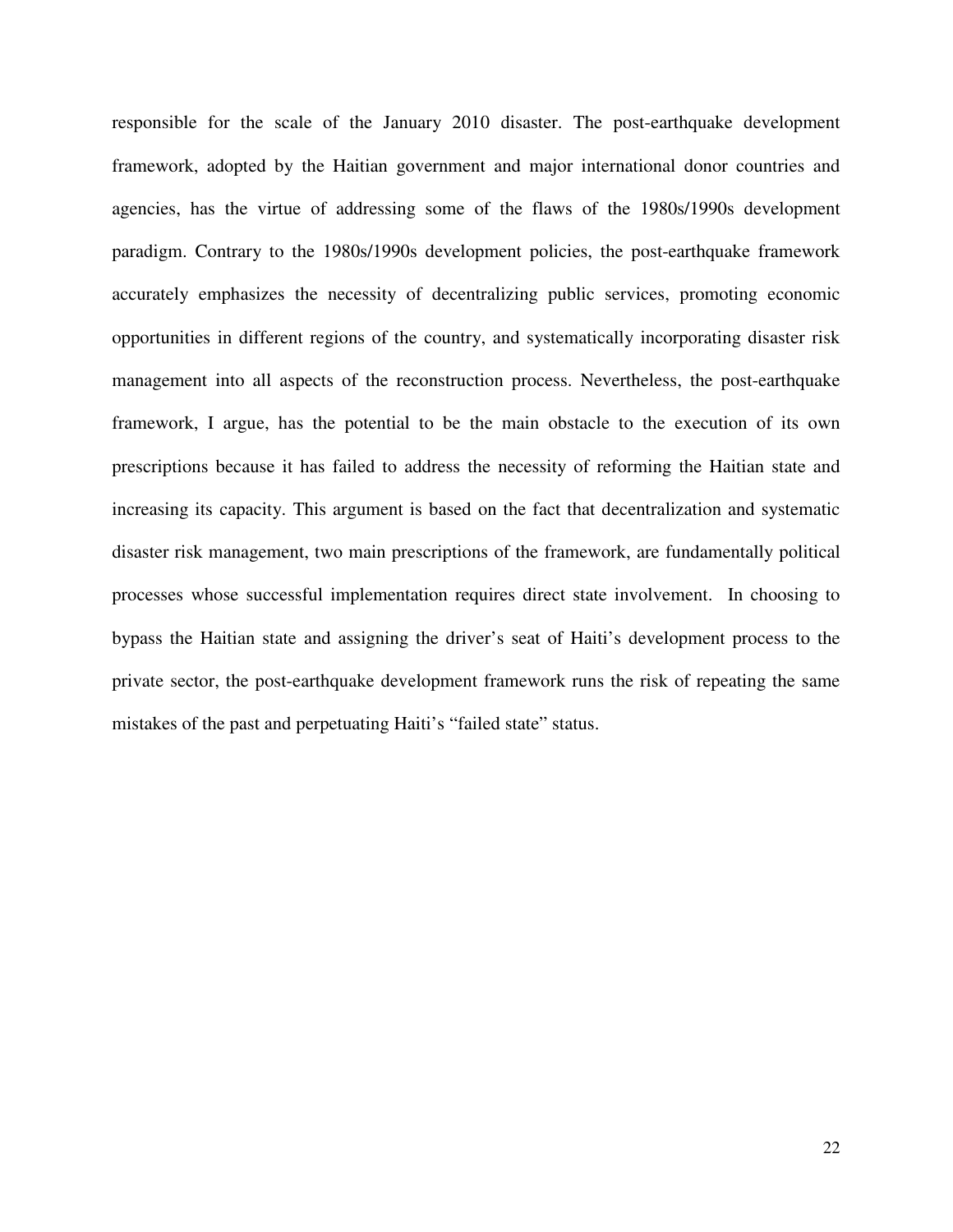#### **Works Cited**

"Action Plan for National Recovery and Development of Haiti," March 2010. (available at www.state.gov)

Afifi, Tamer & Warner, Koko. "The Impact of Environmental Degradation on Migration Flows across Countries." Working Paper, United Nations University, (Bonn, Germany) 2008.

"Aristide Banks on Austerity: Strategy for Social and Economic Reconstruction." (available at www.multinationalmonitor.org/hyper/issues/1994/08/mm0894\_05.html).

Dewind, Josh & David H. Kinley III. Aiding Migration: The Impact of International Development Assistance on Haiti. Westview Press, 1988.

Congressional Research Reports for the People. "The Haitian Economy and the HOPE Act," (available at http://opencrs.com/document/RL34687/

Dupuy, Alex. Haiti in the World Economy: Class, Race and Underdevelopment Since 1700. Westview Press, Inc. 1989.

EU Parliamentary Assembly. "Environmentally induced migration and displacement: a 21st century challenge." December 2008.

Femminis, Gianluca & Ruggerone, Luigi. "Bailouts and Bank Runs in a Model of Crony Capitalism." Contributions to Macroeconomics, 2004, v. 4, iss. 1, pp. 1-34.

Hutchcroft, Paul D. "Oligarchs and Cronies in the Philippine State: The Politics of Patrimonial Plunder." World Politics, 43 (April 1991) Review Article.

Janie, Chuang. "Beyond a Snapshot: Preventing Human Trafficking in the Global Economy." Indiana Journal of Global Legal Studies, Volume 13, Issue1, Winter 2006, pp. 137-163.

Kang, David C.. "Transaction Costs and Crony Capitalism in East Asia." Comparative Politics, Vol. 35, No. 4. pp. 439-458 Jul., 2003.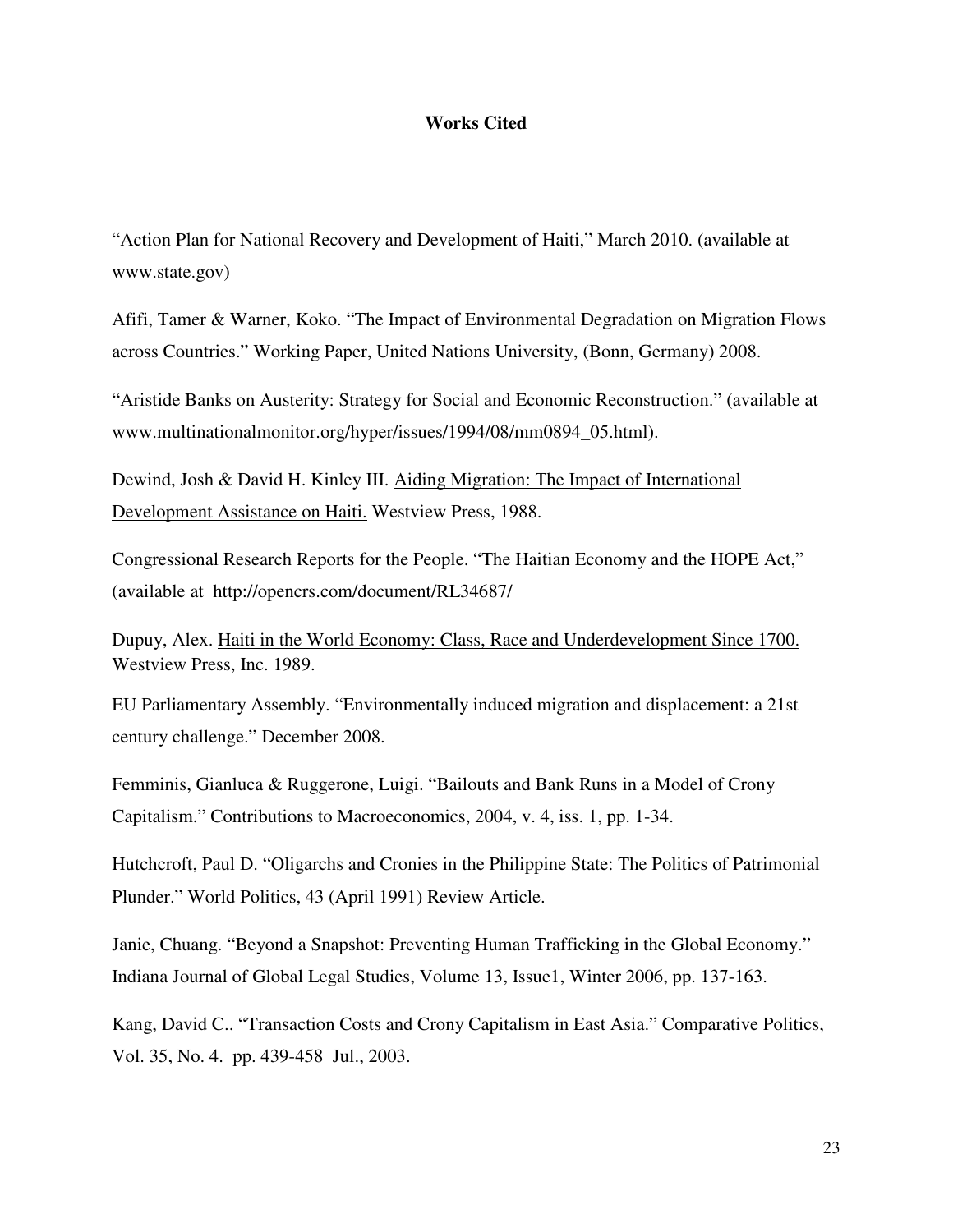Knight, Franklin W. & Martinez-Vergne Teresita. Contemporary Caribbean Cultures and Societies in a Global Context. The University of North Carolina Press, 2005.

Maguire, Robert. "Haiti After the Donors' Conference," United States Institute of Peace, September 2009.

Myers, Candice & al. "Social Vulnerability and Migration in the Wake of Disaster: the Case of Hurricanes Katrina and Rita." Published online September 16, 2008.

Rozdilsky, Jack L. & Schultink, Gerhardus. "Migration as a Coping Strategy for Environmental Hazard Mitigation on Small Islands: Environmental Risk Modeling of Montserrat's Volcanic Eruptions." Environment, Forced Migration, & Social Vulnerability International Conference, United Nations University (Bonn, Germany), October 2008.

Sabates-Wheeler, Rachel & Waite, Myrtha. "Migration and Social Protection: A Concept Paper." Institute of Development Studies, Sussex, December 2003.

Swing, William Lacy. "Environment, Forced Migration and Social Vulnerability: Keynote Address." International Conference, 9 – 11 October 2008, Bonn, Germany.

United Nations Conference on Trade and Development (UNCTAD). "Rebuilding Haiti: A New Approach to International Cooperation," 2010**.** (available at www.preventionweb.net/english/email/url.php?eid=13681)

USAID/Bureau for Food for Peace and Voluntary Assistance. "Negotiating and Programming Food Aid: A Review of Successes; Final Report on Results of Five Evaluative Case Studies." May 1986.

USAID. "Haiti: Country Development Strategy Statement FY 86." January 1984.

USAID/Haiti. "Revised Strategy Paper for FY 1989/1990." November 1989.

Vaugirard, Victor. "Crony Capitalism and Sovereign Default." Open Economies Review 16: 77- 99, 2005.

Warner, Koko & al. "Mapping the Effects of Climate Change on Human Migration and Displacement." United Nations University Institute for Environment and Human Security May 2009.